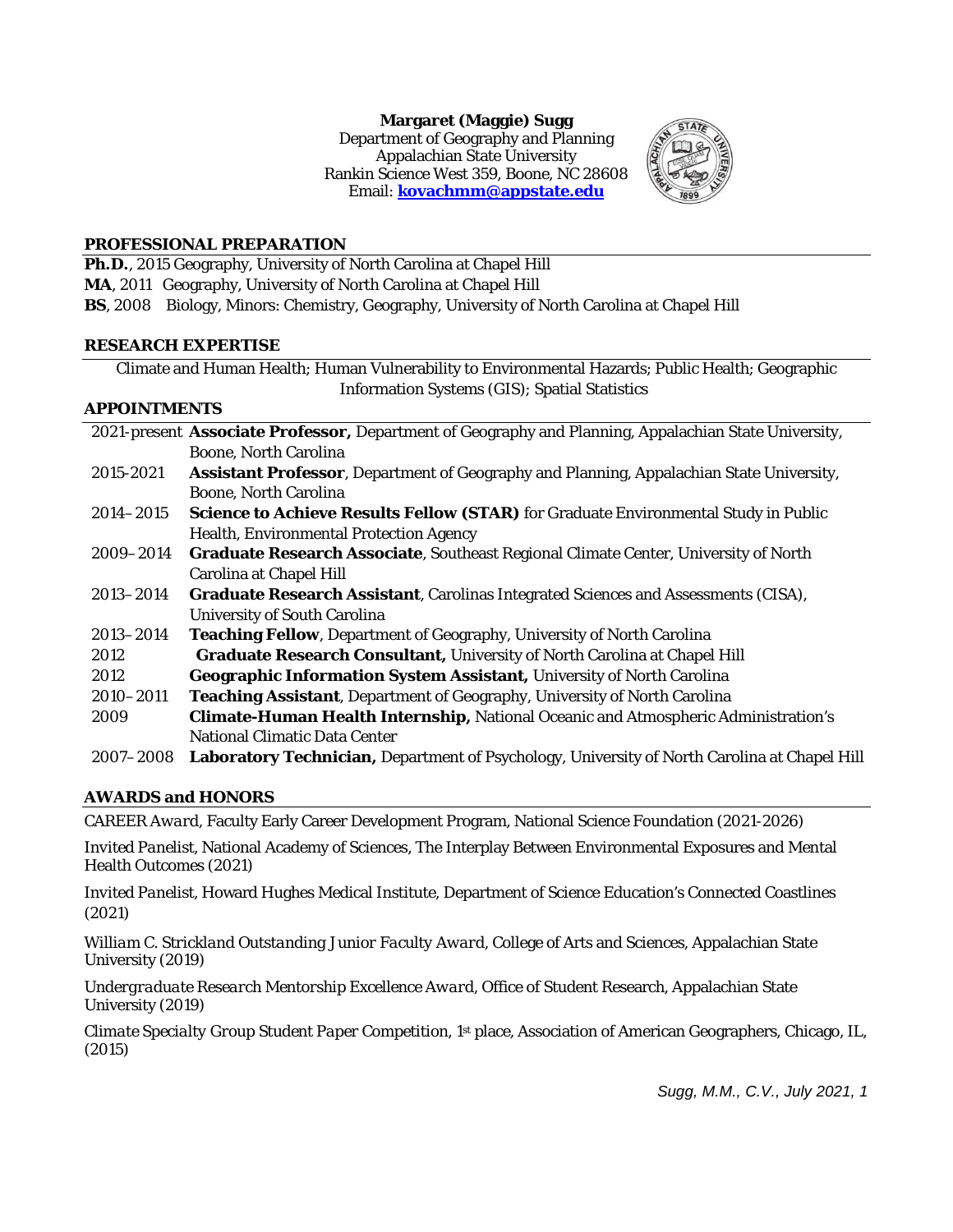*Graduate Education Advancement Board Impact Award,* University of North Carolina at Chapel Hill Graduate School, (2015)

*Innovative Use of Geographic Information Systems, 2nd place, University of North Carolina at Chapel Hill, (2014)* 

*Graduate Student Mentori*ng *Award*, University of North Carolina at Chapel Hill, Office of Undergraduate Research (2014)

*Best Student Poster Presentation*, 65th Annual Meeting of the Southeastern Division of the AAG. Birmingham, AL., (2010)

## **PEER-REVIEWED PUBLICATIONS** (\*indicates student publication)

**41 –** peer-reviewed publications**; 8–** peer-reviewed publications under review**; 0 –** peer-reviewed publications submitted **49 peer-reviewed publications** 

**Sugg, M.M.,** Michael, K., Hajnos, S\*, Green, S. and J.D. Runkle., (2021) "Understanding the Concurrent Risk of Mental Health and Dangerous Wildfire Events in the COVID-19 Pandemic." *Science of the Total Environment*  (Under Review)

Moreno, C.\*, Sugg, J., Runkle, J., Leeper, R., Perry, B., and **Sugg, M.M.** Examining Spatiotemporal Trends of Drought in The Conterminous United States Using Self-Organizing Maps. *Physical Geographer* (Under Review)

Handwerger, L., \* J.D Runkle, Leeper, R., Shay, E. Dempsey, D. and **Sugg, M.M.,** "An Assessment of Social and Physical Vulnerability to Hydroclimate Extremes in Appalachia." *Natural Hazards* (Under Review)

Runkle, J., Yadav, S.\*, Michael, K., Green, S., Weiser, J., **Sugg. M.M.** (2021) "Crisis Response and Suicidal Patterns in U.S. Youth before and during COVID-19: A latent class analysis." *Journal of Adolescent Health.*  (Under Review)

Mitchell, J.\*, Runkle, J., Andersen, L, Shay, E. **Sugg, M.M.** (2021) "Health Disparities in Life Expectancy across North Carolina: A Spatial Analysis of the Social Determinants of Health and the Index of Concentration at Extremes" *Family and Community Health*. (Under Review)

Harden, S.\*, Runkle, J., **Sugg, M.M.** (2021). "The Impact of Environmental and Social Characteristics on Severe Maternal Morbidity: A Spatiotemporal Analysis in South Carolina," *Maternal and Child Health Journal.* (Under Review)

**Sugg, M.M.,** Runkle, J., Andersen, L, Weiser, J and Michael, K. (2021). "Crisis Response Among Essential Workers and their Children during the COVID-19 pandemic," *Preventive Medicine.* (Under Review)

Runkle, J., Harden, S. Handwerger, L, Moren, C, Michael, K. and **Sugg, M.M.,** (2021). "Socio-environmental drivers of adolescent suicide in the United States: A Scoping Review" *Journal of Rural Mental Health* (Under Review)

Runkle, J.D., **Sugg, M.M.,** Yadav, S. \*, Harden, S. \*, Weiser J., and Michael, K. (2021). Real-time Mental Health Crisis Response in US to COVID-19: Insights from a National Text-based Platform. *The Journal of Crisis Intervention and Suicide Prevention.* (Accepted)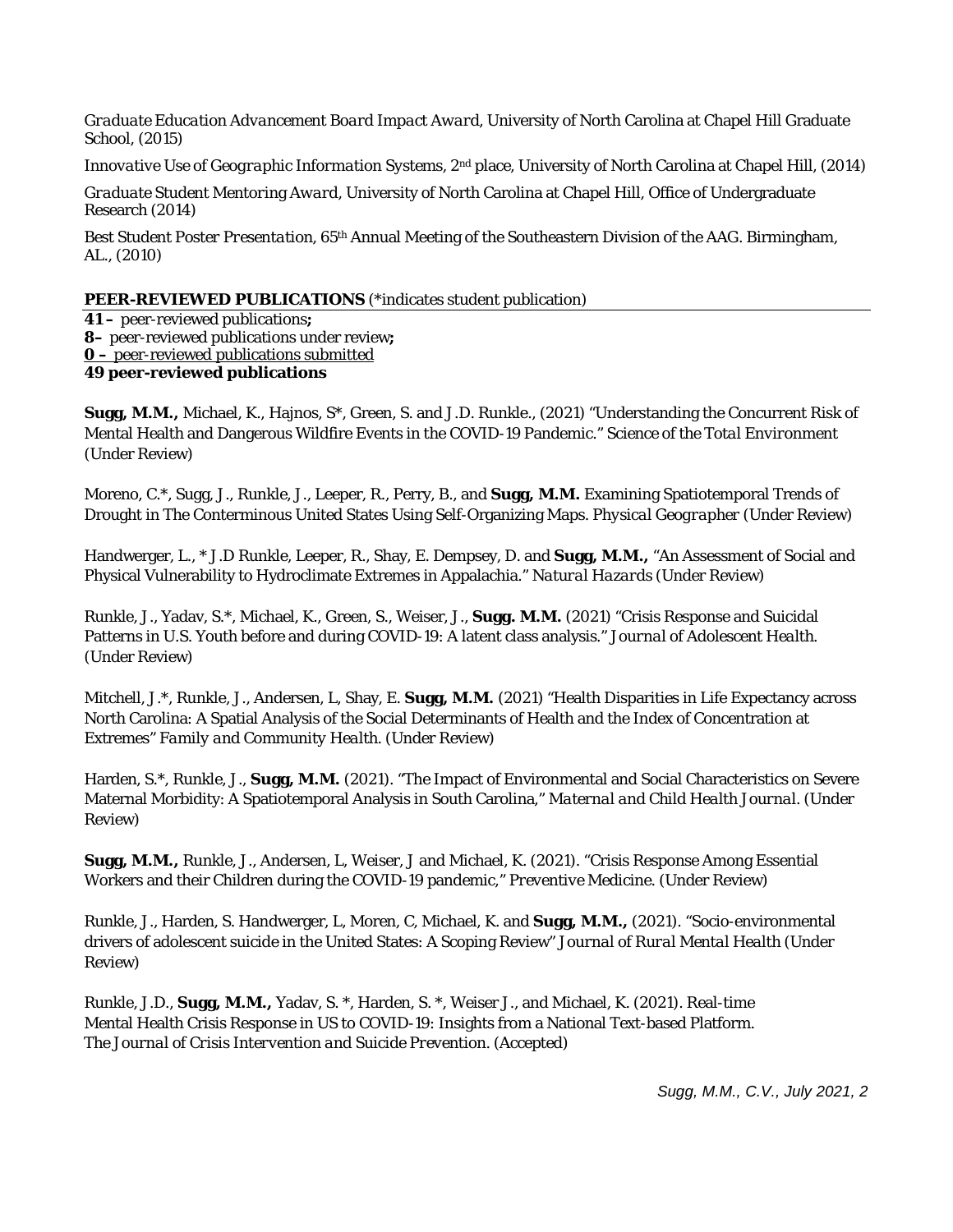Handwerger, L.,\* **Sugg, M.M.,** and J.D Runkle (2021). "Present and Future Sea-level Rise at the Intersection of Race and Poverty in the Carolinas: A geospatial analysis" *The Journal of Climate Change and Health* (Accepted)

Harden, S.\*, Runkle, J. Green, S. Weiser J,. **Sugg, M.M.** (2021)"Spatial Clustering of Adolescent Bereavement in the U.S. During the COVID-19 Pandemic," *Journal of Adolescent Health.*  <https://doi.org/10.1016/j.jadohealth.2021.04.035>

Haas, A., Runkle, J., **Sugg, M.M.,** (2021), " The driving influences of human perception to extreme heat: A scoping review," *Environmental Research.* 111173.<https://doi.org/10.1016/j.envres.2021.111173>

Runkle, J.D., **Sugg, M.M**, McCrory, S\*, and Coulson, C,. (2021). "Examining the Feasibility of Blood Pressure Self-Monitoring: Advancing Remote Prenatal Care in Rural Appalachia," *Telemedicine and E-Health,* 2(1), 125- 134*.* <https://doi.org/10.1089/tmr.2020.0021>

**Sugg, M.M.,** Andersen L., Shay, E., Tyson, J and Runkle, J., (2021) "Climate, Environment, and Public Health in Western North Carolina." *Sustainable Health.* <https://ihhs.appstate.edu/about/institute-journal>

Runkle, J.D., **Sugg, M.M.,** March, T., Vaughan E., Mullendore, J. Hodge, B., Tove, F., Salyers, M., Valeika, S., Graham, G., (2021). Participatory COVID-19 Disease Surveillance Tool in Rural Appalachia: Innovating Real-time Disease Monitoring and Regional Response. *Public Health Reports.*  [https://doi.org/10.1177/0033354921990372](https://doi.org/10.1177%2F0033354921990372)

**Sugg, M.M.,** Spaulding, T., Lane, S., Runkle, J., Harden, S\*, Hege, A., Iyer, L., (2021) Mapping Community-Level Determinants of COVID-19 Transmission in Nursing Homes: A multi-scale approach. *Science of the Total Environment.* <https://doi.org/10.1016/j.scitotenv.2020.141946>

Andersen, L., Harden, S.\*, **Sugg, M.M.,** Runkle, J. and Lundquist, T.\* (2021). Analyzing the Spatial Determinants of Local Covid-19 Transmission In The United States. *Science of the Total Environment.* <https://doi.org/10.1016/j.scitotenv.2020.142396>

Runkle, JD, Michael, K, Stevens, S., and **Sugg, M.M** (2021). Quasi-Experimental Evaluation of Text-based Crisis Patterns in Youth following Hurricane Florence in the Carolinas, 2018. *Science of the Total Environment.* <https://doi.org/10.1016/j.scitotenv.2020.141702>

**Sugg, M.M.,** Woolard, S.\*, Lawrimore, M.\*, Michael, K., and Runkle, J. (2020) "Spatial Clustering of Suicides and Neighborhood Determinants in North Carolina, 2000 to 2017" *Applied Spatial Analysis and Policy.* <https://doi.org/10.1007/s12061-020-09364-1>

**Sugg, M.M.,** Runkle, J.D., Leeper, R., Bagli, H.\*, Golden, A.\*, Handwerger L.\*, Magee, T.\*, Moreno, C.\*, Reed-Kelley, R.\* Taylor, S.\*, Woolard, S.\*, (2020) "A Scoping Review of Drought Impacts on Health and Society in North America." *Climatic Change*.<https://doi.org/10.1007/s10584-020-02848-6>

Byrd, B., Richards, S., Runkle, J, and **Sugg, M.M.,** (2020) Vector-borne Diseases and Climate Change: North Carolina Policy Should Promote Resilience at Regional Scale. *North Carolina Medical Journal.* 81:324-330; <https://doi.org/10.18043/ncm.81.5.324>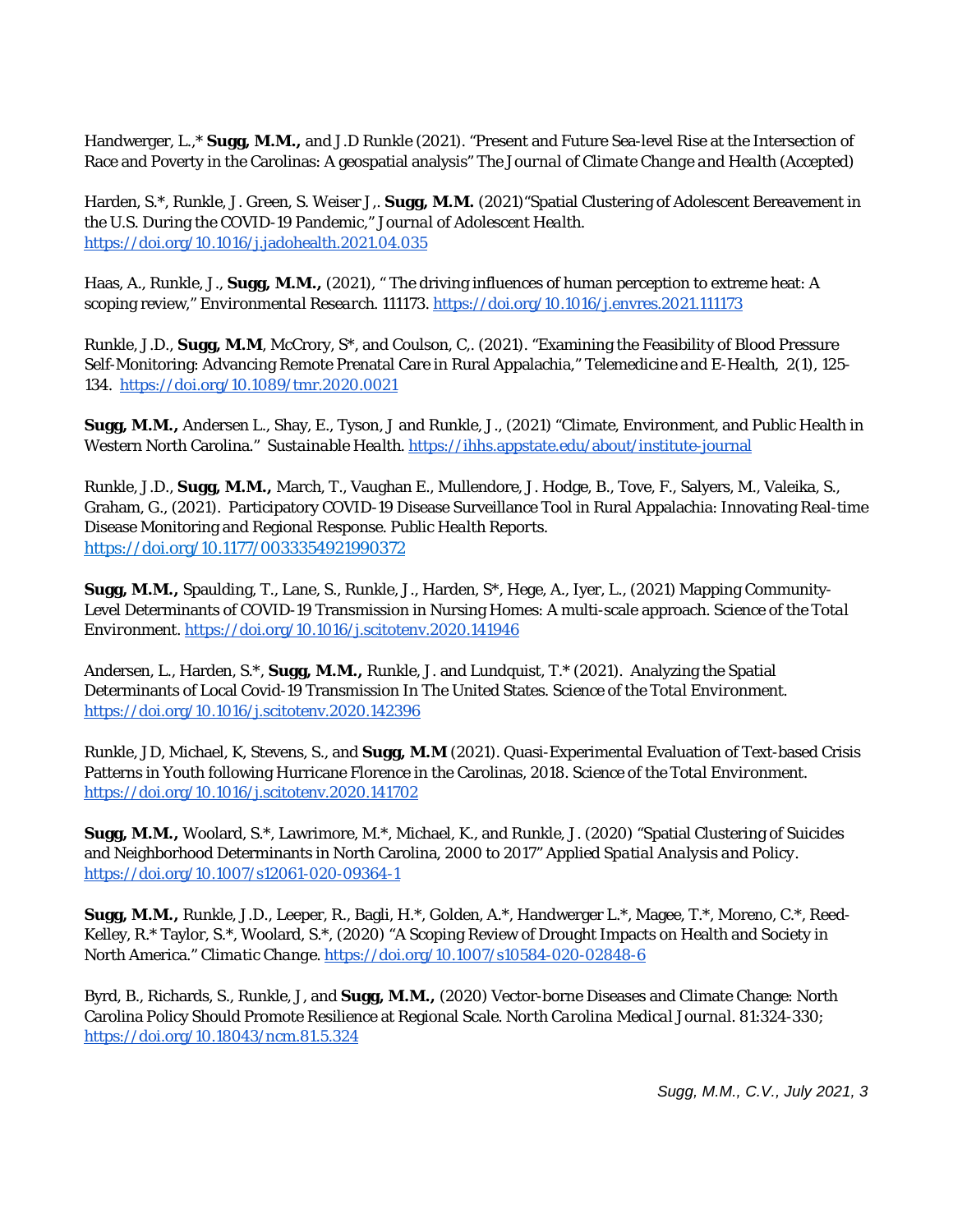Runkle, JD, **Sugg, M.M**, Ronald D. Leeper, Yuhan Rao, Jessica L Matthews, Jared J Rennie (2020). Short-term Effects of Specific Humidity and Temperature on COVID19 Morbidity in select US cities. *Science of the Total Environment.* <https://doi.org/10.1016/j.scitotenv.2020.140093>

Nelson, K.\*, J. D, Runkle, **Sugg, M.M.** (2020). Reporting back environmental health data among outdoor occupational workers in the cold season in North Carolina, USA. *Southeastern Geographer,* 60(2), 159-182. [https://doi:10.1353/sgo.2020.0013](about:blank)

**Sugg, M. M.,** Fuhrmann, C. M., & Runkle, J. D. (2020). Geospatial Approaches to Measuring Personal Heat Exposure and Related Health Effects in Urban Settings. In *Geospatial Technologies for Urban Health* (pp. 13-30). Springer, Cham[. https://doi.org/10.1007/978-3-030-19573-1\\_2](https://doi.org/10.1007/978-3-030-19573-1_2)

Wilson, M\*, Lane, S, Mohan, R., and **Sugg, M.M** (2020). Internal and External Validation of Vulnerability Indices: A Case Study of the Multivariate Nursing Home Vulnerability Index. *Natural Hazards.* 1- 24[.https://doi.org/10.1007/s11069-019-03837-4](https://doi.org/10.1007/s11069-019-03837-4)

Bailey, E\*, Fuhrmann, C., Runkle, J, Stevens, S, Brown, M., and **M. Sugg.** (2020). Wearable Sensors for Personal Temperature Exposure Assessments: A Comparative Study. *Environmental Research,* 180, 108858. <https://doi.org/10.1016/j.envres.2019.108858>

Osborne, Z.\*, S. van de Gevel, M. Eck\*, and **Sugg, M. M.** (2020). An Assessment of Geospatial Technology Integration in K-12 Education. *Journal of Geography*.<https://doi.org/10.1080/00221341.2019.1640271>

**Sugg, M.M.,** Fuhrmann, C.M, and J.D. Runkle. (2020). Perceptions and experiences of outdoor occupational workers using digital devices for geospatial biometeorological monitoring. *International Journal of Biometeorology.* <https://doi.org/10.1007/s00484-019-01833-8>

**Sugg, M.M.,** Michael, K. Stevens, S. Filbin, B., Weiser, J., and J. Runkle (2019). Crisis Events in Youth following Celebrity Suicides and the Release of 13 Reasons Why Season 2: A Case Study of Summer 2018. *Preventative Medicine Reports* <https://doi.org/10.1016/j.pmedr.2019.100999>

Runkle, J.D., Cui, C.\*, Fuhrmann. C.M., Stevens, S, Del Pinal, J. and **Sugg, M.M**. (2019) Evaluation of Wearable Sensors for Physiologic Monitoring of Individually Experienced Temperatures in Outdoor Workers in Southeastern US *Environmental International* <https://doi.org/10.1016/j.envint.2019.05.026>

Thompson, K., **Sugg, M. M.**, & Barth, M. (2019). The North Carolina Food Pantry Organizational Capability and Mapping Study. *Journal of Agriculture, Food Systems, and Community Development,* 9(1), 1-13. <https://doi.org/10.5304/jafscd.2019.091.031>

**Sugg, M. M**., Stevens, S. S., & Runkle, J. D. (2019). Estimating Personal Ambient Temperature in Moderately Cold Environments for Occupationally Exposed Populations. *Environmental Research.*  <https://doi.org/10.1016/j.envres.2019.03.066>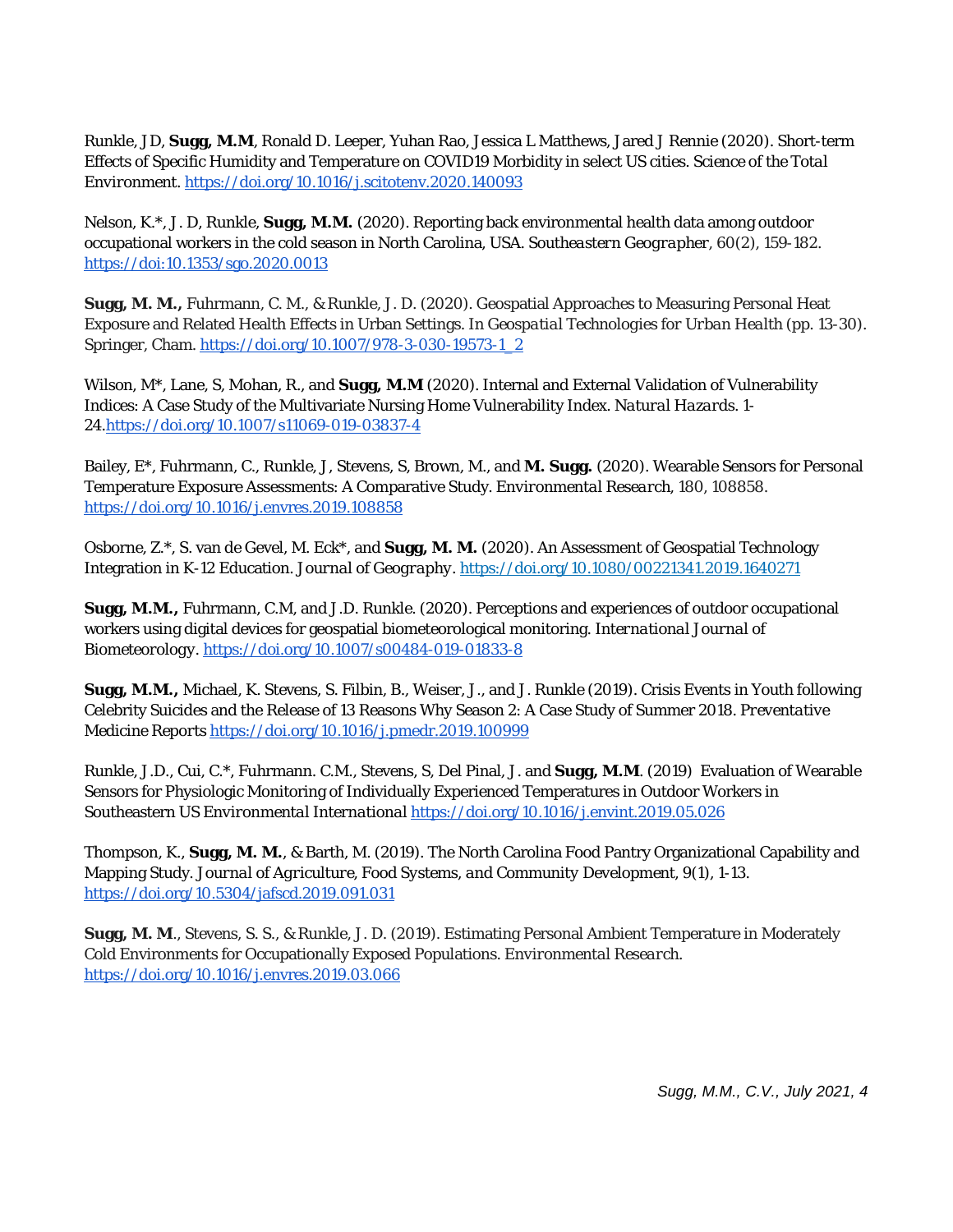Andersen, L.M.\*, and **M.M. Sugg** (2019). Geographic Multi-Criteria Evaluation and Validation: A Case Study of Wildfire Vulnerability in Western North Carolina, USA Following the 2016 Wildfires. *International Journal of Disaster Risk Reduction.* <https://doi.org/10.1016/j.ijdrr.2019.101123>

**Sugg, M.M.**, P. Grady Dixon, and J. Runkle (2019). Crisis Support-Seeking Behavior and Temperature in the United States: Is there an Association in Young Adults and Adolescents? S*cience of the Total Environment.*  <https://doi.org/10.1016/j.scitotenv.2019.02.434>

Wilson, M.\*, **M.M. Sugg** and S. Lane (2019). Identifying Multivariate Vulnerability of Nursing Home Facilities throughout the Southeastern United States. *International Journal of Disaster Risk Reduction.*  <https://doi.org/10.1016/j.ijdrr.2019.101106>

Thompson, L.C.\*, Michael, K., Runkle, J.D., and **M.M. Sugg**. (2019). Crisis Text Line Use Following the Release of Netflix Series 13 Reasons Why Season 1: Time Series Analysis of Help-Seeking Behavior in Youth. *Preventative Medicine Reports*[, https://doi.org/10.1016/j.pmedr.2019.100825](https://doi.org/10.1016/j.pmedr.2019.100825)

Runkle, J.D., **Sugg, M.M**., Boase, D.\*, Galvin, and S., Coulson, C. (2019) Use of Wearable Sensors for Pregnancy Health and Environmental Monitoring: Descriptive Findings from the Perspective of Patients and Providers. *Digital Health.* <https://doi.org/10.1177/2055207619828220>

Andersen, L. M.\*, Bonevac, A. N.\*, Thompson, L. K.\*, Dempsey, K. E., Shay, E. D., & **Sugg, M. M.** (2019). Understanding Key Informant Experiences and Perceptions of the 2016 Drought and Wildfires in Western North Carolina, USA. *Weather, Climate, and Society* <https://doi.org/10.1175/WCAS-D-18-0061.1>

Thompson, L.C.\*, **Sugg, M.M.,** Runkle, J.D. (2018) Adolescents in Crisis: A Geographic Exploration of Help-Seeking Behavior Using Data from Crisis Text Line, *Social & Scientific Medicine,* 215, 69-79. <https://doi.org/10.1016/j.socscimed.2018.08.025>

**Sugg, M. M**., (2018). Heat-Health Vulnerability in North Carolina. *North Carolina Medical Journal*, 79:320-321; <https://doi.org/10.18043/ncm.79.5.320>

**Sugg, M. M**., Fuhrmann, C. M., & Runkle, J. D. (2018). Temporal and spatial variation in personal ambient temperatures for outdoor working populations in the southeastern USA. *International Journal of Biometeorology*, 1-14[.https://doi.org/10.1007/s00484-018-1553-z](https://doi.org/10.1007/s00484-018-1553-z)

Thompson, L.C.\*, **Sugg, M.M.,** and Runkle, J. D. (2018). Report-Back for Geo-referenced Environmental Data: A Case Study on Personal Monitoring of Temperature in Outdoor Workers. *Geospatial Health, 13*(1). DOI <https://doi.org/10.4081/gh.2018.629>

Fuhrmann, C. M., **Sugg**, **M. M.,** and Konrad, C. E. (2016). Airborne Pollen Characteristics and the Influence of Temperature and Precipitation in Raleigh, North Carolina, USA (1999-2012). *Aerobiologia. 32*(4), 683-696. <https://doi.org/10.1007/s10453-016-9442-6>

**Sugg, M.M.**, Konrad C.E., and Fuhrmann, C.M. (2016). Relationships between Maximum Temperature and Heat-Related Illness across North Carolina, USA. *International Journal of Biometeorology,* 1-13. <https://doi.org/10.1007/s00484-015-1060-4>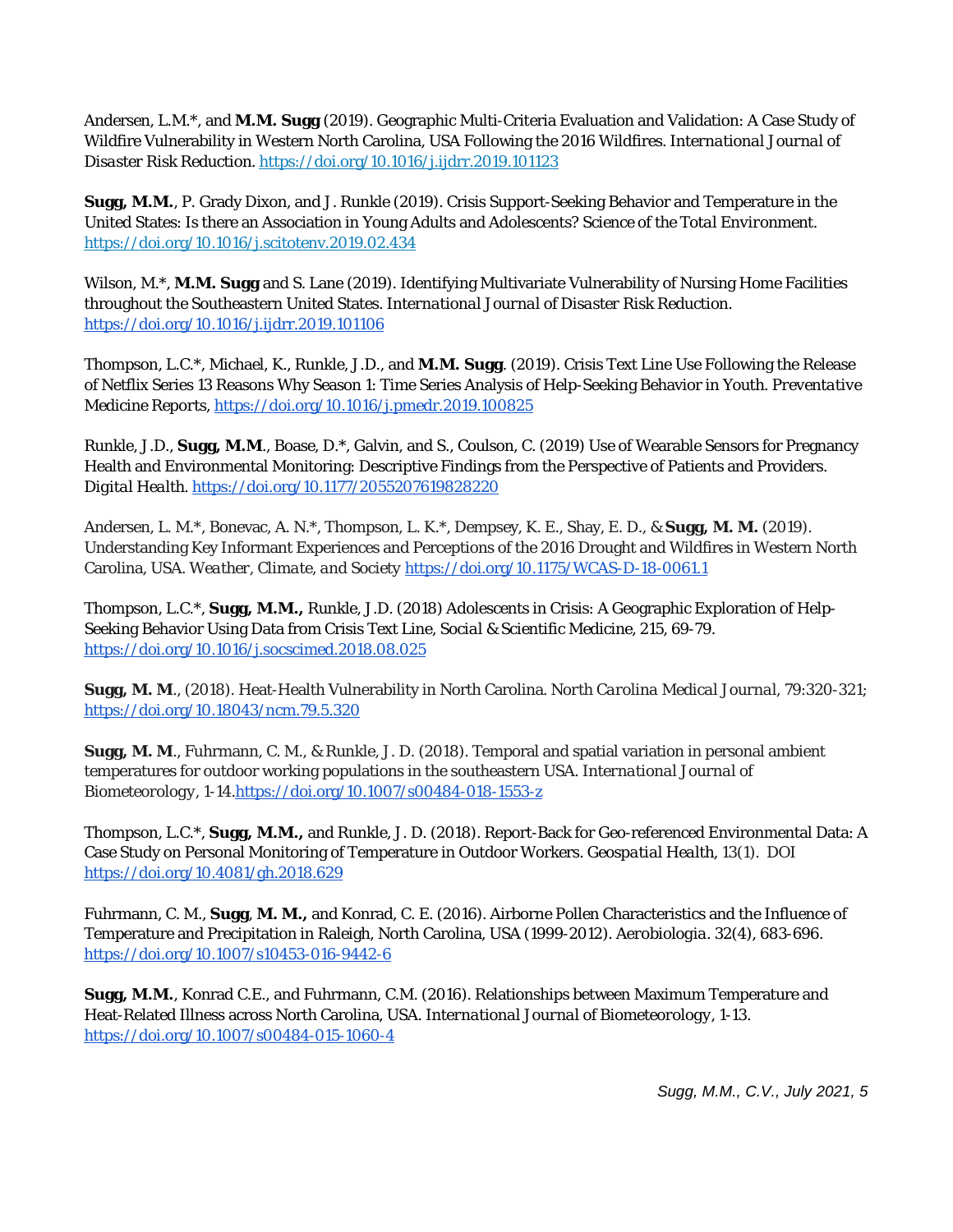Fuhrmann, C. M., **Sugg**, **M. M**., Konrad, C. E., and Waller, A. (2016). Impact of Extreme Heat Events on Emergency Department Visits in North Carolina (2007 to 2011). *Journal of Community Health,* 1-11. <https://doi.org/10.1007/s10900-015-0080-7>

**Kovach, M.M.**, Konrad C.E., and Fuhrmann, C.M. (2015). Area-level Risk Factors for Heat-Related Illness in Rural and Urban Locations across North Carolina, USA. *Applied Geography*, 60, 175-183. <https://doi.org/10.1016/j.apgeog.2015.03.012>

**Kovach, M. M.**, and C. E. Konrad (2014). The Spatial Distribution of Tornadoes and High Wind Impacts Associated with Inland-Moving Tropical Cyclones in the Southeastern United States. *Physical Geography*, 35, 245-271. <https://doi.org/10.1080/02723646.2014.909231>

Fuhrmann, C. M., Konrad, C. E., **Kovach**, **M. M.**, McLeod, J.T., Schmitz, W. G., and Dixon, P. G. (2014). Ranking of Tornado Outbreaks across the United States and their Climatological Characteristics. *Weather and Forecasting*, 29, 684-701.<https://doi.org/10.1175/WAF-D-13-00128.1>

Fuhrmann, C.M., Konrad C.E., **Kovach**, **M.M.**, Perkins, D.J. (2011). The August 2007 Heat Wave in North Carolina: Meteorological Factors and Local Variability. *Physical Geography*[, 32, 217-](http://www.sercc.com/Fuhrmann_et_al_Heat_Wave.pdf) [240.](http://www.sercc.com/Fuhrmann_et_al_Heat_Wave.pdf) <https://doi.org/10.2747/0272-3646.32.3.217>

#### **GRANTS and FELLOWSHIPS (External)**

- National Institute of Environmental Health Sciences, *A Causal Analysis of the Complex Mental Health Impacts of the Climate Crisis in Young People.* (2021-2024). **\$413,597.00** *PENDING*
- National Institute of Environmental Health Sciences, *Climate Change Impacts on Maternal Health in a Southern Birth Cohort: A Causal Analysis* (2021-2023)**. \$152,478.00** *PENDING*
- National Science Foundation, Geography, and Spatial Sciences*, CAREER: The Geography of Mental Health: Understanding contextual, compositional, and external stressors.* **\$413,769** (2020 – 2025).
- American Foundation of Suicide Prevention, *Suicide, Suicide Attempts, and Help-Seeking: A Spatiotemporal Analysis of Potential Risk Factors for Identification of Vulnerable Locations and Populations in North Carolina*, Co-PI: Dr. Jennifer Runkle and Dr. Kurt Michael **\$99,990** (2020-2022)
- National Hazards Center, Working Group for Public Health and Social Sciences Research. Supported by the National Science Foundation-funded Social Science Extreme Events Research (SSEER) network and the CONVERGE facility at the Natural Hazards Center at the University of Colorado Boulder. Appalachian Regional COVID-19 Collaborative **\$1,000** (2020). Co-PI: Dr. Jennifer Runkle.
- Oak Ridge Associated Universities, Event Grant," Early Career Faculty Collaboration on Wearable Sensors for Individual Temperature Monitoring in the Southeastern US" **\$4,000** (2020). Co-PI: Dr. Jennifer Runkle, Dr. Christopher Fuhrmann, Dr. Kelsey Ellis, Dr. Alisa Hass.
- North Carolina Occupational Safety and Health Pilot Project, University of North Carolina Gillings School of Public Health, *Continuous Monitoring of Individual Exposure to Cold Work Environments*, Co-PI: Dr. Jennifer Runkle, Laura Thompson, **\$10,000** (2018).
- National Institute of Occupational Safety and Health Pilot Project, Sunshine Education and Research Center, *Continuous Monitoring of Individual Exposure to Cold Work Environments*, Co-PI: Dr. Jennifer Runkle, **\$13,497** (2016 –2018).
- Oak Ridge Associated Universities, Research and Development Grant, *Developing a Novel Early Warning System Using Individually Experienced Temperature in Outdoor Workers: A Sensor-based Approach,* Co-PI: Dr. Jennifer Runkle, **\$456.66** (2018).

Oak Ridge Associated Universities*,* Travel Grant*, Pilot Funds for Collaboration at North Carolina State*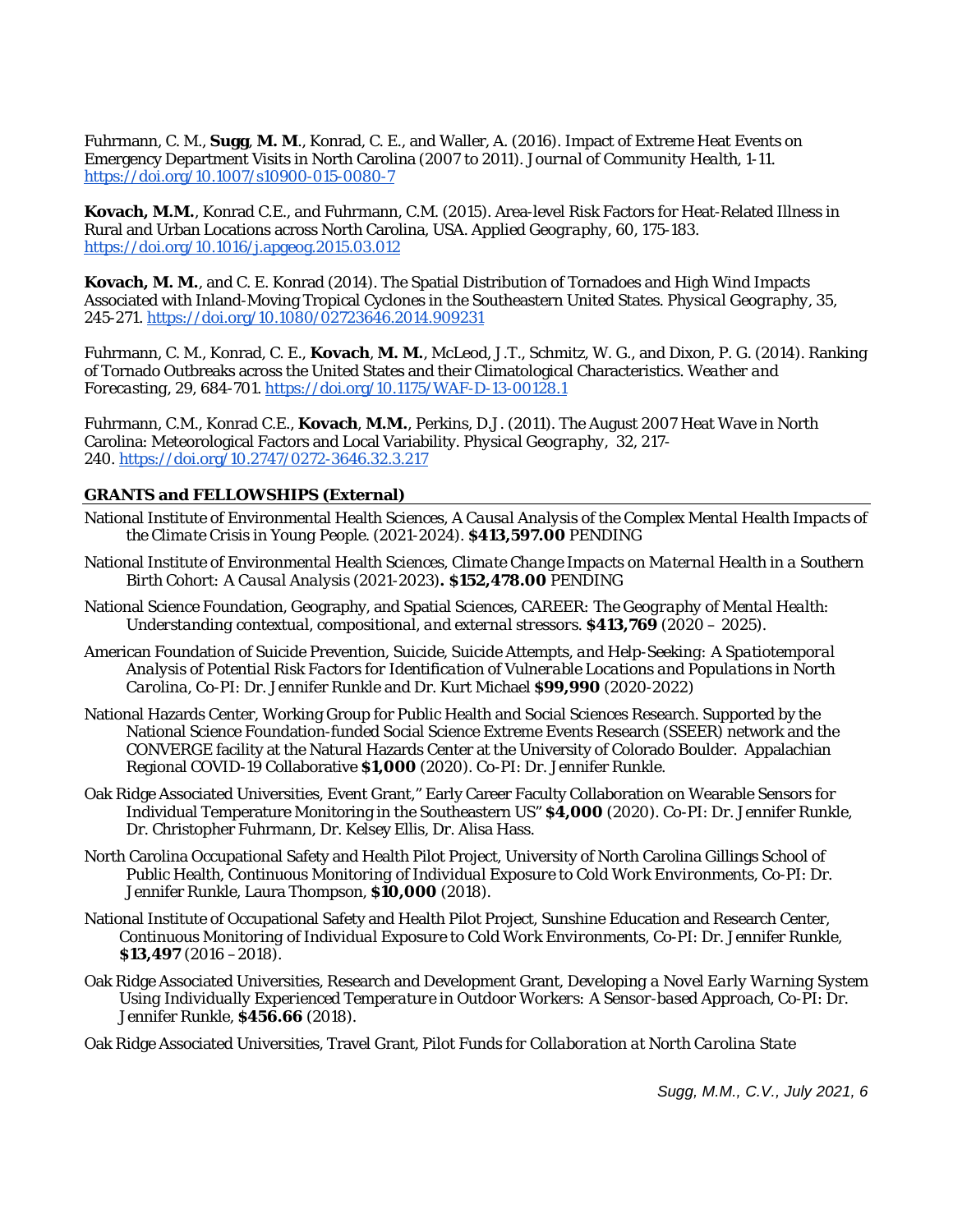*University,* **\$800** (2016).

- AAG Research Grant, Association of American Geographers, *A Multiscale Approach to Assessing Heat-Health Vulnerability*. **\$500** (2016).
- Grant*,* Southeast Regional Climate Center (SERCC) and Carolina Integrated Science Assessment (CISA), *Development of Heat-Health Vulnerability Tool.* **\$10,355** (2016).
- Science to Achieve Results Fellowships (STAR) for Graduate Environmental Study, Environmental Protection Agency, and Category: Human Health Risk Assessment: Public Health (No. F13D10708), *Identifying Climate Thresholds for Heat-related Illness in North Carolina.* **\$84,000** (2014-2016).
- Doctoral Dissertation Research Improvement Grant (DDRI), National Science Foundation, and Category: Geography and Spatial Science (No. 1434202), *Identifying Climate Thresholds for Heat-related Illness in North Carolina,* **\$10,603** Co-PI: Dr. Charles E. Konrad (2014 –2015).
- North Carolina ArcGIS User Group, Student Scholarship*, Using GIS to Evaluate Tornado Vulnerability,* **\$500** (2012).

# **GRANTS and FELLOWSHIPS (Internal)**

- *Conducting Complex Research Together (CONCERT) Grants,*" The mental health effects of compounding disasters: A case study of the 2020 wildfire events in the context of the COVID-19 pandemic," Appalachian State University's Research Institute for Environment, Energy, and Economics (RIEEE*)*, **\$4,977** (2020- 2021). [PI(s): Jennifer Runkle, Maggie Sugg, Kurt Michael)
- *Undergraduate Research Assistantship Awards,* "Understanding the concurrent risk of mental health, poor air quality, and dangerous wildfire events in the COVID19 pandemic," Office of Student Research, Appalachian State University, **\$1,000** (Spring 2021). [Co-PI: Dr. Jennifer Runkle]
- *Conducting Complex Research Together (CONCERT) Grants,*" Factors contributing to Nursing Home resilience in the face of COVID-19 for North Carolina," Appalachian State University's Research Institute for Environment, Energy, and Economics (RIEEE*)*, **\$9,553** (2020-2021). [PI: Sandi Lane, C0-PI: Dr. Adam Hege, Dr. Lakshmi Iyer, Dr. Trent Spaulding]
- *Graduate Research Assistant Mentoring Program, "*Analyzing Mental Health Crisis Response in the U.S. to COVID-19," Cratis D. Williams School of Graduate Studies, **\$24,000,** (2021-2023) [Co-PI: Dr. Jennifer Runkle]
- *COVID-19 Research Clusters Funding Opportunity,* "A spatiotemporal investigation of crisis events among adolescents and young adults following the COVID-19 pandemic in Rural Environments," The Office of Research, Appalachian State University, **\$4,000** (2020) [Co-PI: Dr. Jennifer Runkle, Dr. Kurt Michael]
- *COVID-19 Research Clusters Funding Opportunity,* "Assessing and mapping the socioeconomic determinants of COVID-19 risk," The Office of Research, Appalachian State University, **\$3,510** (2020) [PI: Lauren Andersen, Co-PI: Dr. Jennifer Runkle, Dr. Elizabeth Shay, Dr. Rene Salinas]
- *COVID-19 Research Clusters Funding Opportunity,* "Factors contributing to the spread of COVID-19 in nursing homes, The Office of Research, Appalachian State University, "**\$8,000** (2020) [PI: Sandi Lane, Co-PI: Dr. Adam Hege, Dr. Lakshmi Iyer, Dr. Trent Spaulding]
- *Undergraduate Research Assistantship Awards,* "Mapping Social Determinants of Health for North Carolina," Office of Student Research, Appalachian State University, **\$1,000** (Spring 2020).
- *Faculty Reassigned Time Pilot Program,* Office of Research, Appalachian State University, **\$3,000** (Spring 2020).
- *Conducting Complex Research Together (CONCERT) Grants,*" Climate Change and Mental Health," Appalachian State University's Research Institute for Environment, Energy, and Economics (RIEEE*)*, **\$5,000** (2020).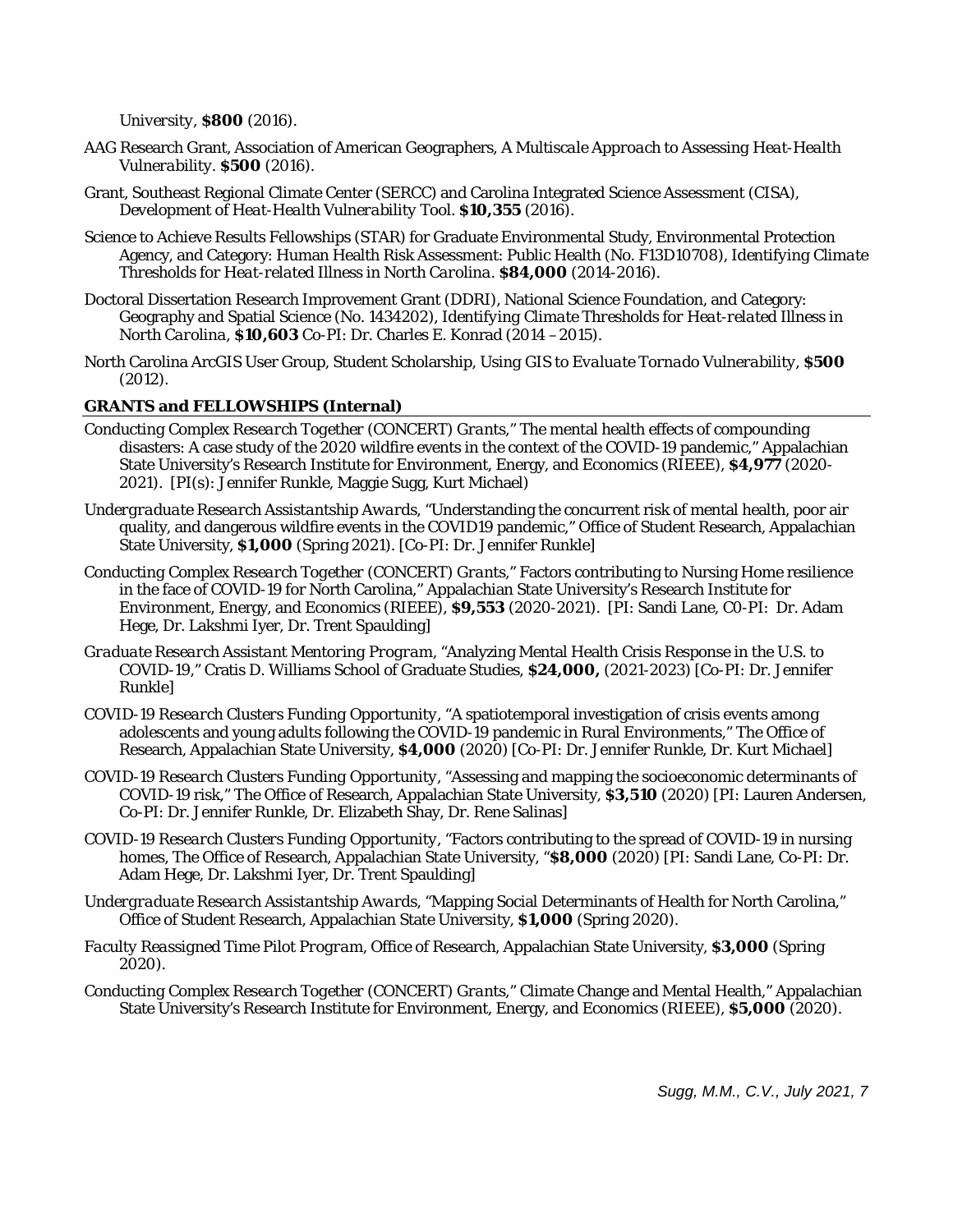- *Summer Stipend for Writing A Grant (SWAG) Competition,* "A Place-Based Approach to Temperature and Mental Health: Decoupling Social and Environmental Exposures of Mental Health and Well-Being," Office of Research, Appalachian State University, **\$3500** (2019).
- *Graduate Research Associate Mentor (GRAM) Program Award,* "Southern Appalachian Mountain Vulnerability and Resilience," Cratis D. Williams School of Graduate Students, Appalachian State University, **\$24,000**  (2018 –2020). [Co-PIs: Dr. Elizabeth Shay, Dr. Kara Dempsey]
- *University Research Council Grant,* "Exposure to Thermal Extremes and Seasonal Trends in Hypertensive Complications during Pregnancy: A Retrospective Study of Women in North Carolina," Office of Research, Appalachian State University, **\$4997.85** (2017 –2018). [Co PI: Dr. Jennifer Runkle]
- *Undergraduate Research Assistantship Awards,* "Using wearable sensor technology to quantify the health effects of cold work environments: A Participatory Sensing Study," Office of Student Research, Appalachian State University, **\$1,000** (Summer 2018).
- *Communication Grants,*" Vulnerability and Resilience in the Southern Appalachian Mountains," Appalachian State University's Research Institute for Environment, Energy, and Economics (RIEEE*)*, **\$3,000** (Summer 2018).
- *Faculty Reassigned Time Pilot Program,* Office of Research, Appalachian State University, **\$3,000** (2018).
- *Undergraduate Research Assistantship Awards, "*Using wearable sensor technology to quantify the health effects of cold work environments: A Participatory Sensing Study," Office of Student Research, Appalachian State University, **\$1,000** (Spring 2018).
- *Conducting Complex Research Together (CONCERT) Grants,*" Vulnerability and Resilience in the Southern Appalachian Mountains," Appalachian State University's Research Institute for Environment, Energy, and Economics (RIEEE*)*, **\$5,000** (2018).
- *Sustaining Collaborative Opportunities for Research & Education (SCORE) Community of Practice Planning Awards,* "Hazard Vulnerability Assessment for Nursing Home and Long-Term Care Facilities in the Southeastern US," Appalachian State University's College of Arts and Sciences, **\$999.00** (2017).
- *Graduate Research Associate Mentor (GRAM) Program Award,* "Hazard Vulnerability Assessment for Nursing Home and Long-Term Care Facilities in the Southeastern US," Cratis D. Williams School of Graduate Students, Appalachian State University, **\$24,000** (2018 –2020). [Lead PI: Dr. Sandi Lane]
- *Summer Support,* "Hazard Vulnerability Assessment for Nursing Home and Long-Term Care Facilities in the Southeastern US," Beaver College of Health Sciences, Appalachian State University, **\$5,000** (2017-2018). [Lead PI: Dr. Sandi Lane]
- *University Research Council Grant,* "Hazard Vulnerability Assessment for Nursing Homes in the Southeastern US," Office of Research, Appalachian State University, **\$3686.04** (2017 –2018). [Lead PI: Dr. Sandi Lane]
- *Summer Grant,* "Continuous Monitoring of Individual Exposure in Thermal Extreme Environments," Appalachian State University's College of Arts and Sciences, **\$2500** (2017).
- *Undergraduate Research Assistantship Awards,* "Pregnancy Health and Environmental Monitoring in a Rural Mountain Environment," Office of Student Research, Appalachian State University, **\$1,000** (2017).
- *Student and Faculty Excellence Fund (SAFE),* "Examining Relationships between Mental Stress and Climatic Extremes," Appalachian State University's College of Arts and Sciences, **\$2550** (2017).
- *Student and Faculty Excellence Fund (SAFE),* "Pregnancy Health and Environmental Monitoring in a Rural Mountain Environment," Appalachian State University's College of Arts and Sciences, **\$650** (2017).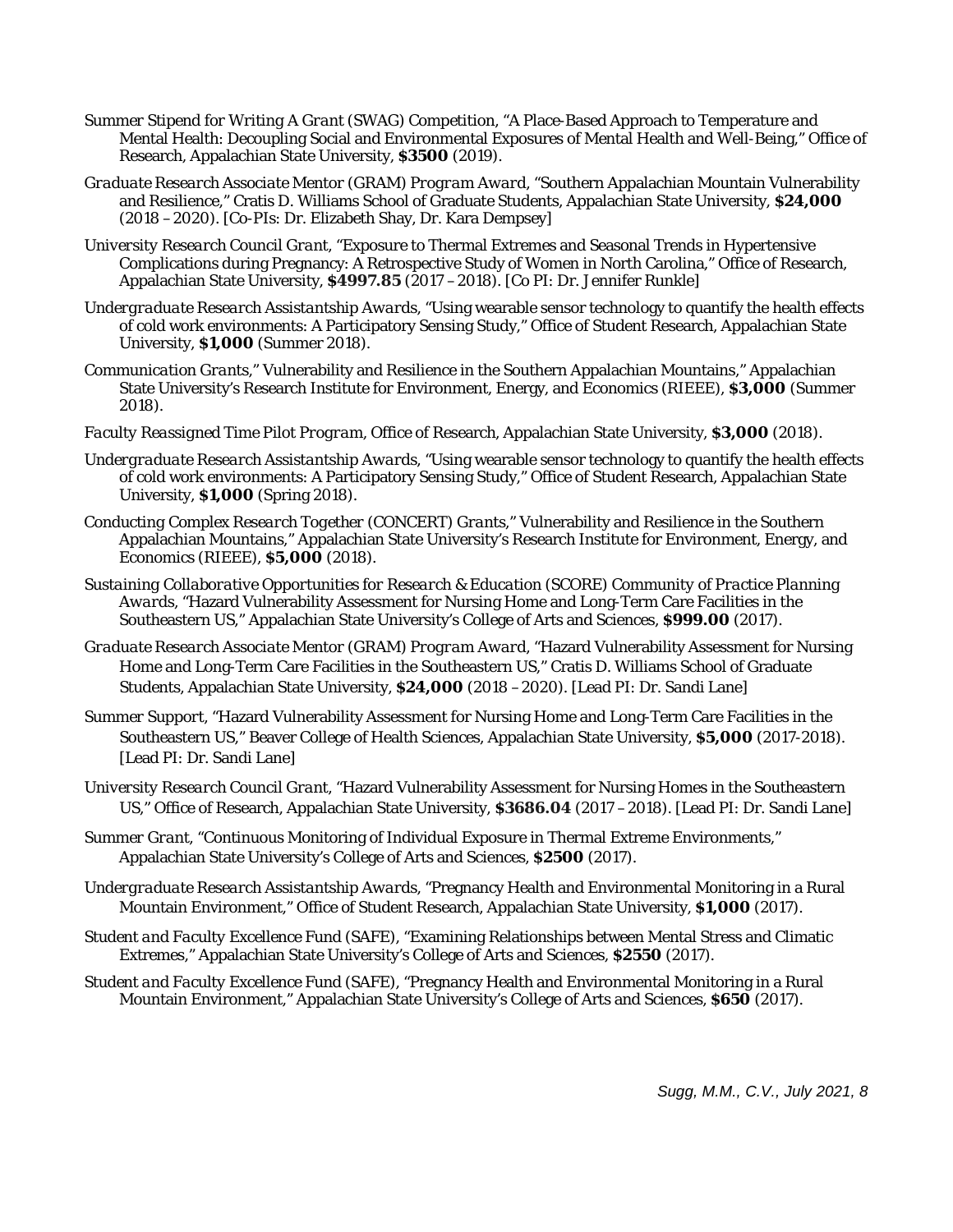- *Conducting Complex Research Together (CONCERT) Grants,*" Vulnerability and Resilience in the Southern Appalachian Mountains," Appalachian State University's Research Institute for Environment, Energy, and Economics (RIEEE*)*, **\$4,916** (2017).
- *Undergraduate Research Assistantship Awards,* "Individual Experienced Temperature among Ground Workers at Three Geographic Locations," Office of Student Research, Appalachian State University, **\$1,000** (2016).
- *University Research Council Grant,* "Personal Monitoring of Occupational Heat Exposure: An Environmental Participatory Sensing Study," Office of Research, Appalachian State University, **\$3,394** (2016 –2017).
- *Graduate Research Associate Mentor (GRAM) Program Award,* "Identifying Climate Vulnerability and Community Resilience in the Southern Appalachian Mountains," Cratis D. Williams School of Graduate Students, Appalachian State University, **\$24,000** (2016 –2018).
- *Conducting Complex Research Together (CONCERT) Grants,*" Vulnerability and Resilience in the Southern Appalachian Mountains," Appalachian State University's Research Institute for Environment, Energy, and Economics (RIEEE*)*, **\$5,000** (2016).
- *Faculty Reassigned Time Pilot Program,* Office of Research, Appalachian State University, **\$3,400** (2016).
- *Dissertation Completion Fellowship*, "Climate Thresholds for Heat-Related Illness in North Carolina," University of North Carolina at Chapel Hill Graduate School, **\$16,000** (2015). [Declined for EPA STAR fellowship]
- *Douglas Eyre Travel Grant*, Department of Geography, University of North Carolina at Chapel Hill, **\$1,000** (2010-2011).
- *Burgess McSwain Travel Award*, University of North Carolina at Chapel Hill, **\$1,000** (2008).

#### **External GRANTS and FELLOWSHIPS (Not Funded)**

- National Science Foundation, Collaborative Research, HDR DSC: *The Civically-Engaged Data Science Co-op.*  **\$1,057,144** (2021-2024). PI: Dr. Nicholas Nagle. co-PI: Dr. Maggie Sugg, Dr. Cameron Lippard, Dr. Felicia Arriaga, Dr. Lasanthi Pelawa Watagoda.
- American Foundation of Suicide Prevention, *Analyzing Mental Health Crisis Response in the U.S. to COVID-19: Insights from a Nationwide Digital Cohort*, PI: Dr. Jennifer Runkle, co-PI: Dr. Maggie Sugg and Dr. Kurt Michael **\$99,990** (2021-2023).
- National Science Foundation, Humans, Disasters, and the Built Environment*, RUI: Assessing Vulnerability of Nursing Home Facilities and their Residents to Extreme Weather Events.* Co-PI: Dr. Sandi Lane, **\$217,792**   $(2021 - 2023)$ .
- National Science Foundation, Geography and Spatial Sciences*, CAREER: A Place-Based Approach to Temperature and Mental Health: Decoupling Social and Temperature Exposures to Mental Health and Well-Being*  **\$426,359** (2020 – 2025).
- American Foundation of Suicide Prevention, Suicide, Suicide Attempts, and Help-Seeking: A Spatiotemporal Analysis of Potential Risk Factors for Identification of Vulnerable Locations and Populations in North Carolina, Co-PI: Dr. Jennifer Runkle and Dr. Kurt Michael **\$30,000** (2018-2020)
- National Institute of Environmental Health Sciences, NIHR3: Investigating the Effect of Ambient Temperature and Associated Hot and Cold Extremes on Mental Health: A Retrospective State-based Analysis (2019-2021) \$**50,000,** Co-PI: Dr. Jennifer Runkle
- National Institute of Environmental Health Sciences, NIHR3: Examining Temperature Sensitivity in Severe Maternal Morbidity as a Surveillance Indicator for Climate-Related Health Impacts: An Exploratory Population-based Study (2019-2021) **\$50,000,** Co-PI: Dr. Jennifer Runkle
- National Science Foundation, Humans, Disasters, and the Built Environment*, RUI: Assessing Vulnerability of Nursing Home Facilities and their Residents to Extreme Weather Events* Co-PI: Dr. Sandi Lane, **\$217,071**   $(2019 - 2021)$ .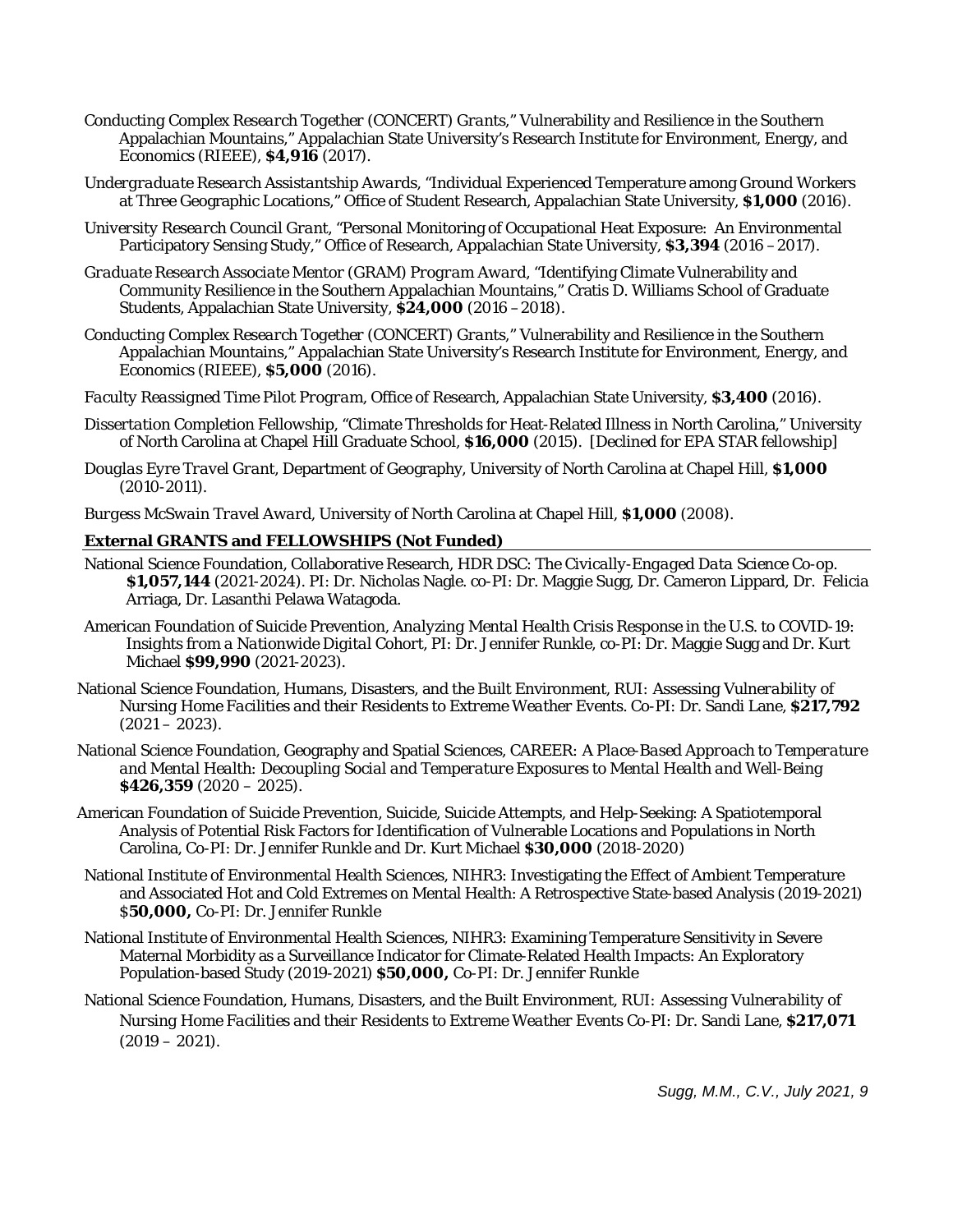- National Science Foundation, Geography and Spatial Sciences*, RUI: Continuous Monitoring of Individual Heat Exposure for Heat Warnings: A Geo-Sensing Study in Outdoor Workers,* Co-PI: Dr. Jennifer Runkle, \$**199,206 (**2019 – 2021).
- National Science Foundation, Geography and Spatial Sciences*, RUI: Continuous Monitoring of Individual Exposure to Work in Thermal Extreme Environments: A Participatory Geo-Sensing,* Co-PI: Dr. Jennifer Runkle, \$**228,808 (**2018 – 2020).
- National Science Foundation, Geography and Spatial Sciences*, RUI: Continuous Monitoring of Individual Exposure to Work in Thermal Extreme Environments: A Participatory Geo-Sensing,* Co-PI: Dr. Jennifer Runkle, \$**260,152** (2017 – 2019).
- National Science Foundation*,* Join NSF/NIH Initiative on Quantitative Approaches to Biomedical Big Data. *QuBBD: Collaborative Research: An Approach for Integrating Wearable-Sensor Based Data in Mathematical Models for Pregnancy Health and Environmental Monitoring* Co-PIs: Dr. Jennifer Runkle, Dr. Jessica Matthews, **\$298,895** (2017 – 2019).
- Environmental Protection Agency, Integrating Human Health and Well-Being with Ecosystem Services, *From Collective Knowledge to Action: Water resources, Public Health, and Adaptive Planning in a Rural Mountain Environment,* Co-PIs: Dr. Jennifer Runkle, Dr. Elizabeth Shay, Dr. Kara Dempsey **\$399,787**  (2017 –2020).
- National Institute of Occupational Health Exploratory and Developmental Grant Program (R21), National Institute of Health, *Personal Monitoring of Occupational Heat Exposure: An Environmental Participatory Sensing Study,* **\$277,410** (2016 –2018). Co-PIs: Dr. Jennifer Runkle, Dr. Christopher Fuhrmann

# **INVITED OFF-CAMPUS TALKS**

- 2021 "Personal Monitoring of Temperature Exposure Using a Sensor-based Approach: A Case Study of Grounds Workers in the Southeast," Carolinas Heat-Health Coalition (CHHC) meeting, Webinar
- 2020 "Wearable Sensors and Heat Exposure," Charleston Medical District Heat Charrette, Webinar
- 2020 "Heat and Climate Change" North Carolina State Climate Office, Warming Temperatures and Heat Webinar for NC Cooperative Extension, Webinar
- 2020 "Orienting Oneself Around Climate Change in 2020" East Tennessee State University, Webinar
- 2020 "Rising Temperatures and its Effects on Humans and Animals" Environmental Defense Fund, Webinar
- 2020 "Climate Change and Your Health" Asheville Museum of Science Pub Series, Asheville, NC (canceled for COVID19)
- 2018 "Continuous Monitoring of Individual Exposure in Thermal Extreme Environments: A Participatory Geo-Sensing Study," MPE 2013+ Workshop on Urban Environmental Sustainability in a Smart and Connected World, University of Georgia.
- 2017 "Continuous Monitoring of Individual Exposure in Thermal Extreme Environments: A Participatory Geo-Sensing Study," Department of Geography and Earth Sciences Seminar Series, University of North Carolina at Charlotte.
- 2017 "A Multi-Scale Investigation of Heat-Health Vulnerability" Department of Geography Colloquium, University of North Carolina at Greensboro.
- 2015 "Heat-Health Impacts in North Carolina across the Rural and Urban Continuum," Institute for the Environment's Brown Bag Lunch Seminar, University of North Carolina at Chapel Hill.
- 2014 "Heat-Health Vulnerability: Identifying Climate Thresholds for Heat-Related Illness in North Carolina" Colloquium: Graduate Research Celebration, University of North Carolina at Chapel Hill.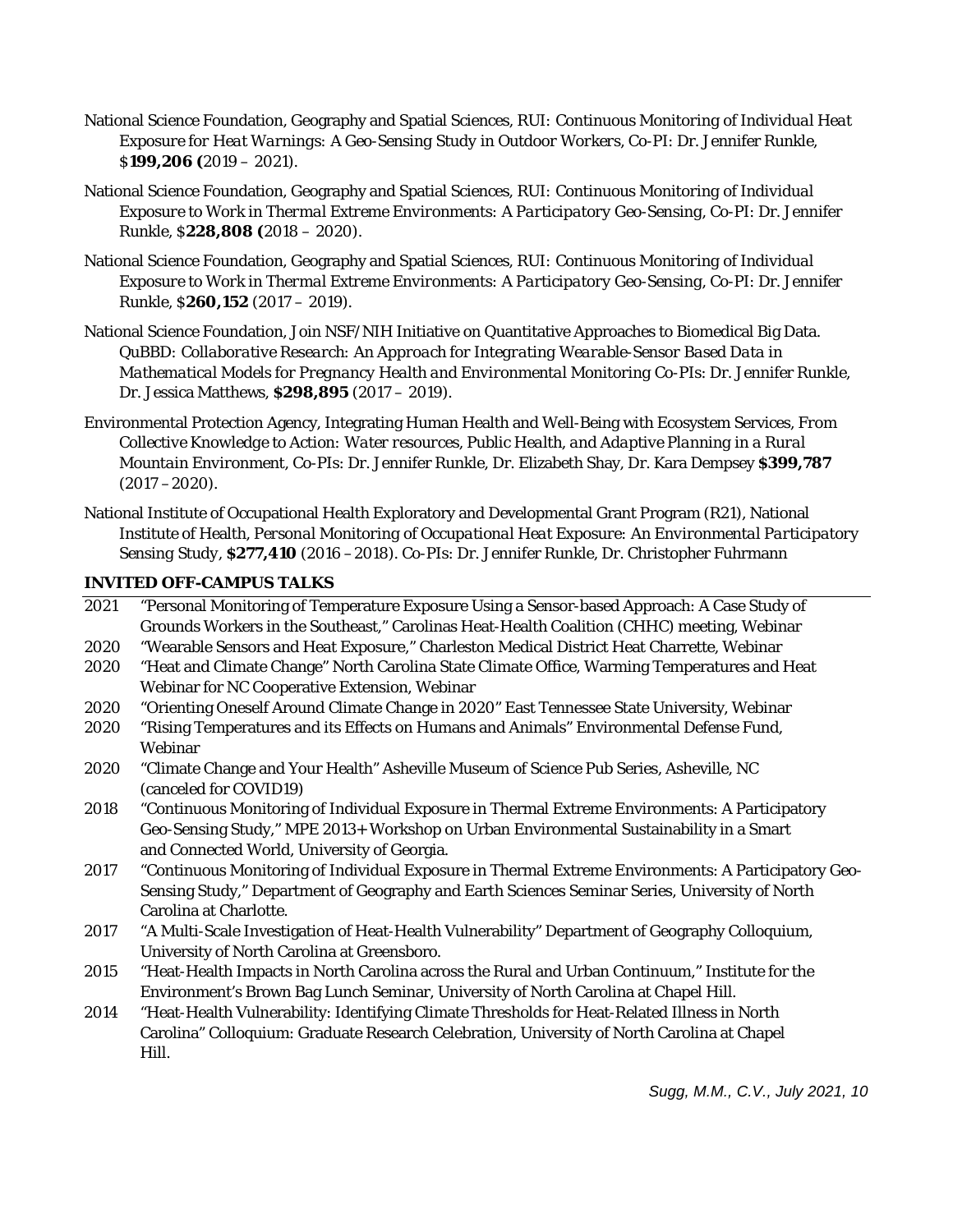## **PAPER PRESENTATIONS** (\*indicates student presentation)

- Michael, M., **M. M. Sugg**, and J. D. Runkle. Crisis Help-Seeking Among Essential Workers and School-Aged Children of Frontline Workers during the COVID-19 Pandemic. Oral presentation at the So*ciety for Prevention Research Virtual 29th Annual Meeting on Addressing Racism and Disparities when Considering Biology and Context*, June 2021.
- Hass, A., **M.M. Sugg.** "Do the extreme heat and dryness resulting from flash droughts affect mortality in the Southeastern US?" A*nnual Meeting of the Association of American Geographers,* Seattle, WA. April 2021.
- Lane, S., Hege, A., Spaulding, T, Iyer, L, and **Sugg, M.M.,** Covid-19 and nursing home care in the US: Regional differences associated with disparities in race, ethnicity and community and facility characteristics." Research and Creative Activity at Appalachian State University (RECAAP). September 2020.
- Thompson, L.K\*, Michael, M., Runkle JD., and **Sugg, M.M.,** Crisis Text Line Use Following the Release of Netflix Series 13 Reasons Why Season 1: Time Series Analysis of Help-Seeking Behavior in Youth. *52nd American Association of Suicidology.* April 2019
- Cotuna, A.\*, Michael, K, Youngstorm, E, Chopin, G., Thompson, L, K. **Sugg, M.M**. Jameson JP, J Hersh "Using Wikiversity to Promote the Science of Suicide Prevention: Helping Give Away Psychological Science (HGAPS)" *52nd American Association of Suicidology.* April 2019
- Wilson, M.\*, **Sugg, M.M.**, Lane, S."Internal and External Validation of the Multivariate Nursing Home Vulnerability Index," *Annual Meeting of the Association of American Geographers,* Washington, D.C. April 2019.
- **Sugg, M.M**., Dixon, G.P, Thompson, LC\* and Runkle, J.R., Fuhrmann, C.M., and Stevens, S., "Crisis Support Seeking Behaviors: Is there an Association in Young Adults and Adolescents," *Southeastern Division of the Association of American Geographers,* Johnson City, TN, November 2018.
- **Sugg, M.M**., Runkle, J.R., Fuhrmann, C.M., and Stevens, S., "Continuous Monitoring of Individual Exposure in Extreme Thermal Environments: A Participatory Geo-Sensing Study," *Carolina Climate Resilience Conference,* Columbia, SC, November 2018.
- Wilson, M.\*, **Sugg, M.M.**, Lane, S. "A Spatial Evaluation of Nursing Home Vulnerability in the Southeastern United States," *Carolina Climate Resilience Conference,* Columbia, SC, November 2018.
- Costa, M.\*, Porter. J.\*, Harden, S.\*, Schroeder, J., Sugg, M, M., Shay, E, Bouldin, E, and Hege, A., "Water Crisis and Wildfire Communication in Appalachia: A local health department/university collaborative between AppHealthCare and Appalachian State University" *North Carolina Public Health Association Conference*, Charlotte, NC. September 2018.
- Thompson, L.C.\*, **Sugg, M.M**., Runkle, J.R.., "Adolescents in Crisis: A Spatial Exploration of Mental Distress Using Data from Crisis Text Line,"*ASU's Celebration of Student Research and Creative Endeavors,* Boone, NC, April 2018.
- **Sugg, M.M**., Runkle, J.R., Fuhrmann, C.M., and Stevens, S., "Continuous Monitoring of Individual Exposure in Extreme Thermal Environments: A Participatory Geo-Sensing Study," *Annual Meeting of the Association of American Geographers,* New Orleans, LA, April 2018.
- Thompson, L.C.\*, **Sugg, M.M**., Runkle, J.R.., "Adolescents in Crisis: A Spatial Exploration of Mental Distress Using Data from Crisis Text Line," *Annual Meeting of the Association of American Geographers,* New Orleans, LA, April 2018.
- Andersen, L.\*, and **Sugg, M.M.,** "An Assessment of Wildfire Vulnerability in Western North Carolina, USA Following the 2016 Wildfires," *Annual Meeting of the Association of American Geographers,* New Orleans, LA, April 2018.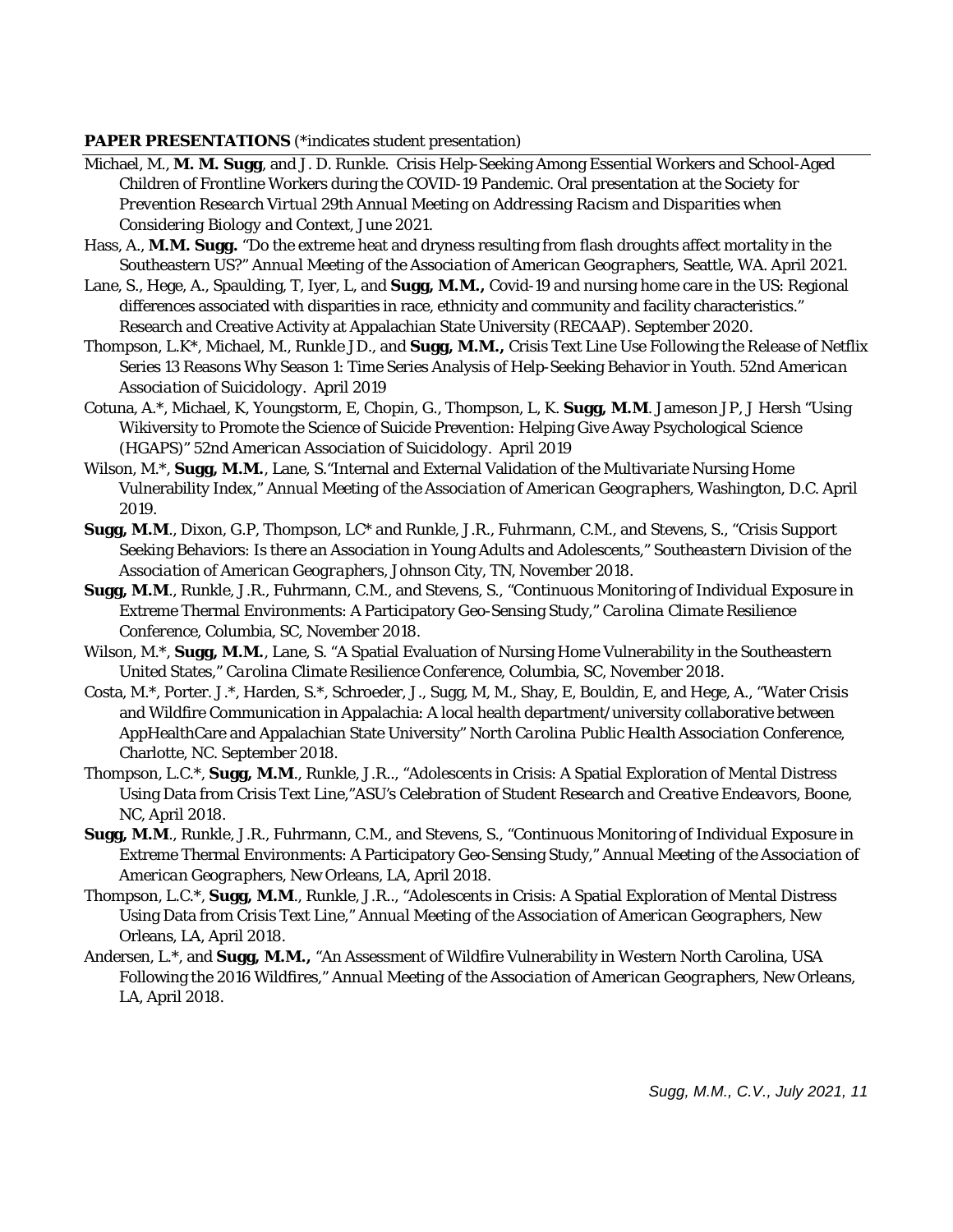- Fuhrmann, C.M., **Sugg, M.M.,** and J.R. Runkle, Assessment Of Personal Heat Exposure Among Grounds Management Workers In The Southeast USA. *Southeastern Division of the Association of American Geographers,* Starkville, MS, November 2017
- Runkle, J.R., **Sugg, M.M,** and Boase D. Galvin, S, and Coulson, C**,** "Wearable sensors for continuous pregnancy health and environmental monitoring: From a patient and provider perspectives.," *American Public Health Association,* Atlanta, GA, November 2017
- Runkle, J.R., **Sugg, M.M,** Fuhrmann C.M., and Sevens, S**,** "Use of Wearable Sensor Technology as a Surveillance Tool to Measure Climate-related Changes in Heat Exposure among Outdoor Workers.," *American Public Health Association,* Atlanta, GA, November 2017
- Runkle, J.R., **Sugg, M.M,** and Fuhrmann C.M**,** "Personal Monitoring of Individual Temperature Experience in Outdoor Workers using Wearable Sensors" *Integrating Exposure Science Across Diverse Communities,*  Raleigh, NC, October 2017
- Fuhrmann, C.M., **Sugg, M.M**., Runkle, J.R.., "Temporal and Spatial Variations in Personal Ambient Temperatures (PATs) for Outdoor Working Populations in the Southeast US," *International Congress of Biometeorology,* Durham, England, UK, September 2017
- Fuhrmann, C.M., **Sugg, M.M**., Runkle, J.R., and Stevens, S., "Personal Monitoring of Occupational Heat Exposure among Grounds Management Workers: Preliminary Results from Three University Campuses," *American Meteorological Society,* Seattle, WA, January 2017
- **Sugg, M.M**., Runkle, J.R., Fuhrmann, C.M., and Stevens, S., "Individual Experienced Heat Exposure among Grounds Management Workers across Three Geographic Regions," *Southeastern Division of the Association of American Geographers,* Columbia, SC, November 2016.
- **Sugg, M.M**., Fuhrmann, C.M., and Konrad, C.E., "Spatiotemporal Patterns of Hypothermia," *Southeastern Division of the Association of American Geographers,* Pensacola, FL, November 2015.
- **Kovach, M.M.,** Konrad, C.E., and Fuhrmann, C.M., "Heat-Related Illness in Rural and Urban Setting across North Carolina." *111th Annual Meeting of the Association of American Geographers,* Chicago, IL. April 2014.
- Konrad, C.E, **Kovach, M.M**, and Fuhrmann, C.M., "Relationships between Maximum Temperature and Heat-Related Illness," *Sixth Conference on Environment and Health,* American Meteorological Society*,* Phoenix, AZ January 2015.
- **Kovach, M.M**., "Relationships between Maximum Temperature and Heat-Related Illness," *Southeastern Division of the Association of American Geographers,* Athens, GA, November 2014.
- **Kovach, M.M**, and Konrad, C.E., "Using Geographic Information Systems to Construct an Inland Track Following Coordinate System," *Innovative Use of Geographic Information Systems Graduate Student Competition,* Chapel Hill, NC, November 2014.
- Konrad, C.E., **Kovach, M.M.,** and Fuhrmann, C.M., "Relationships between Temperature and Heat-Related Illness across North Carolina," *20th International Congress of Biometeorology,* Cleveland, OH, September 2014.
- Fuhrmann, C.M., Konrad, C.E., and **Kovach, M.M.,** "Evaluation of Effectiveness of National Weather Service Heat Forecasts in North Carolina," *20th International Congress of Biometeorology,* Cleveland, OH, September 2014.
- **Kovach, M.M.,** Konrad, C.E., and Fuhrmann, C.M., "Identifying Heat Vulnerability through Temperature Thresholds in North Carolina," *21st Conference on Applied Climatology*, Denver, CO. June 2014.
- Fuhrmann, C.M., **Kovach, M.M**., and Konrad, C.E., "The Effect of Extreme Heat on Human Health in North Carolina*," 21st Conference on Applied Climatology*, Denver, CO. June 2014.
- **Kovach, M.M.,** Konrad, C.E., and Fuhrmann, C.M., "Connecting the Dots: Identifying Heat Vulnerability in North Carolina," *Carolina's Climate Resilience Conference*, Charlotte, NC. April 2014.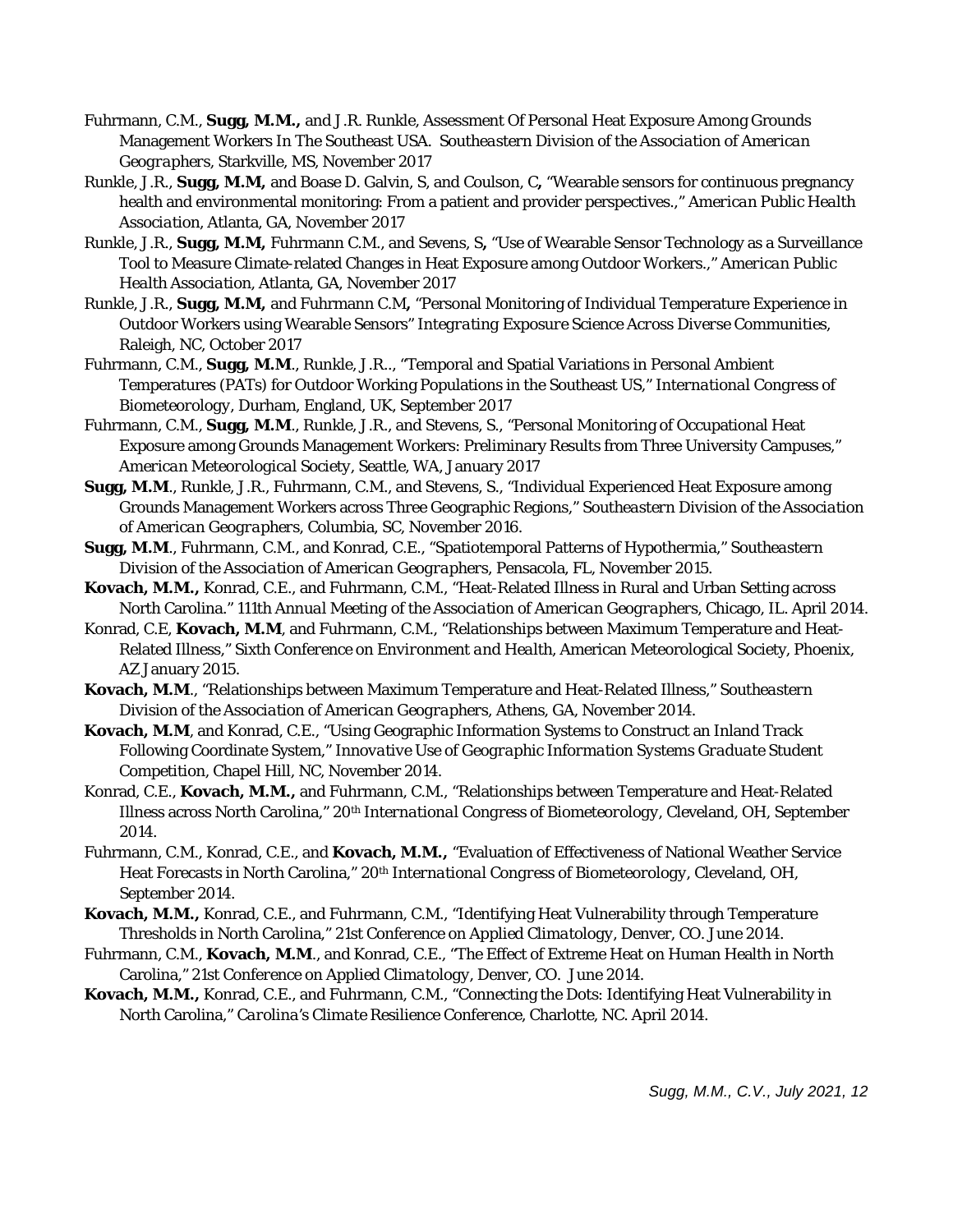- **Kovach, M.M.,** and Konrad C.E., "Temperature Thresholds for Heat Related Illness in North Carolina," *110th Annual Meeting of the Association of American Geographers,* Tampa, FL. April 2014.
- Konrad, C.E., **Kovach M.M**., and Fuhrmann, C.M., "Trends in Tornado Vulnerability across the United States," *110th Annual Meeting of the Association of American Geographers,* Tampa, FL. April 2014.
- Fuhrmann, C.M., **Kovach, M.M**., and Konrad, C.E., "The Effect of Extreme Heat on Human Health in North Carolina," *110th Annual Meeting of the Association of American Geographers,* Tampa, FL. April 2014.
- **Kovach, M.M.,** Suggs, J., and Konrad, C.E., "Fatalities Directly and Indirectly Related to Tropical Cyclones in the United States, 1970-2010," *Southeastern Division of the Association of American Geographers*, Roanoke, VA. November 2013.
- Fuhrmann, C.M., Their, L., **Kovach, M.M**., and Konrad, C.E., "The Impact of Weather and Climate on Airborne Pollen Concentrations and Allergic Disease in Wake County, North Carolina," *Southeastern Division of the Association of American Geographers*, Roanoke, VA. November 2013.
- Konrad, C.E., **Kovach, M.M**., and Fuhrmann, C.M., "Trends in Tornado Vulnerability across the United States," *Southeastern Division of the Association of American Geographers*, Roanoke, VA. November 2013.
- Fuhrmann, C.M., **Kovach, M.M**., and Konrad, C.E., ["Heat-Related illness in North Carolina: Who's at](http://www.sercc.com/Fuhrmann_NCPHA_20Sept2012.pdf)  [Risk?"](http://www.sercc.com/Fuhrmann_NCPHA_20Sept2012.pdf) *[Annual Education Conference of the North Carolina Public Health Association](http://www.sercc.com/Fuhrmann_NCPHA_20Sept2012.pdf)*[, New Bern, NC.](http://www.sercc.com/Fuhrmann_NCPHA_20Sept2012.pdf)  [September 2013.](http://www.sercc.com/Fuhrmann_NCPHA_20Sept2012.pdf)
- **Kovach, M.M**., and Konrad, C.E., "Climate-Health Vulnerability: Identifying Climate Thresholds for Heat-Related Illness in North Carolina," *109th Annual Meeting of the Association of American Geographers,* Los Angeles, CA. April 2013.
- Fuhrmann, C.M., Konrad, C.E., **Kovach, M.M**., Boyles, R. and A. Hiatt., "Development of Web-Based Tool for Studying, Visualizing and Tracking the Public Health Impacts of Weather and Climate Events," *109th Annual Meeting of the Association of American Geographers,* Los Angeles, CA. April 2013.
- Konrad, C.E., **Kovach, MM**, Fuhrmann C.M., and J.T. McLeod., "Regional Variations in Tornado Vulnerability across the Eastern US," *109th Annual Meeting of the Association of American Geographers,* Los Angeles, CA. April 2013.
- **Kovach, M.M.** and Harrison, C., "Heat Related Illness and North Carolina: Linking Spatial Variations in Heat-Related Illness to Land Cover and Socioeconomic Patterns," *67th Annual Meeting of the Southeastern Division of the AAG,* Asheville, NC. November 2012. (Selected for PhD Honor's Competition)
- **Kovach, M. M.** and Konrad, C.E. "Regional Variations in Tornado Vulnerability in the Eastern United States," *AMS 26th Conference on Severe Local Storms,* Nashville, TN, November 2012.
- **Kovach, M.M.** and Konrad, C.E., "Using Geographic Information Systems to Evaluate Tornado Vulnerability," *North Carolina ArcGIS Users Group Conference*, Carolina Beach, NC. October 2012.
- [Fuhrmann, C.M.,](http://www.sercc.com/Fuhrmann_NCPHA_20Sept2012.pdf) **[Kovach, M.M](http://www.sercc.com/Fuhrmann_NCPHA_20Sept2012.pdf)**[., and Konrad. CE, "Heat-Related Illness in North Carolina: Who's at](http://www.sercc.com/Fuhrmann_NCPHA_20Sept2012.pdf)  [Risk?"](http://www.sercc.com/Fuhrmann_NCPHA_20Sept2012.pdf) *[Joint NOAA-CDC Symposium on Climate and Health](http://www.sercc.com/Fuhrmann_NCPHA_20Sept2012.pdf)*[, Atlanta, GA, September 2013.](http://www.sercc.com/Fuhrmann_NCPHA_20Sept2012.pdf)
- **[Kovach, M.M](http://www.sercc.com/FINAL_AAG_2012_2.pdf)** [and Konrad, C.E., "The Spatial Distribution of Meteorological Impacts from Inland Moving](http://www.sercc.com/FINAL_AAG_2012_2.pdf)  [Tropical Cyclones,"](http://www.sercc.com/FINAL_AAG_2012_2.pdf) *[108th](http://www.sercc.com/FINAL_AAG_2012_2.pdf) [Annual Meeting of the Association of American Geographers](http://www.sercc.com/FINAL_AAG_2012_2.pdf)*[, New York, NY.](http://www.sercc.com/FINAL_AAG_2012_2.pdf)  [February 2012](http://www.sercc.com/FINAL_AAG_2012_2.pdf) .
- **[Kovach, M.M.](http://www.sercc.com/AMS_CommunityLevel_Heat.pptx)**[, Fuhrmann, C.M., Konrad, C.E., and. Harrison, C., "Community Level Indicators of Heat Related](http://www.sercc.com/AMS_CommunityLevel_Heat.pptx)  [Morbidity in North Carolina,"](http://www.sercc.com/AMS_CommunityLevel_Heat.pptx) *[American Meteorological Society 3t](http://www.sercc.com/AMS_CommunityLevel_Heat.pptx) [Symposium on Environment and Health](http://www.sercc.com/AMS_CommunityLevel_Heat.pptx)*[,](http://www.sercc.com/AMS_CommunityLevel_Heat.pptx)  [New Orleans, LA. January 2012](http://www.sercc.com/AMS_CommunityLevel_Heat.pptx) .
- **Kovach, M.M.,** Konrad, C.E., and Carlson, G., "The Societal and Meteorological Impacts of Inland-Moving Tropical Cyclones across the Southeastern US," *107h Annual Meeting of the Association of American Geographers* Seattle, WA. April 2011.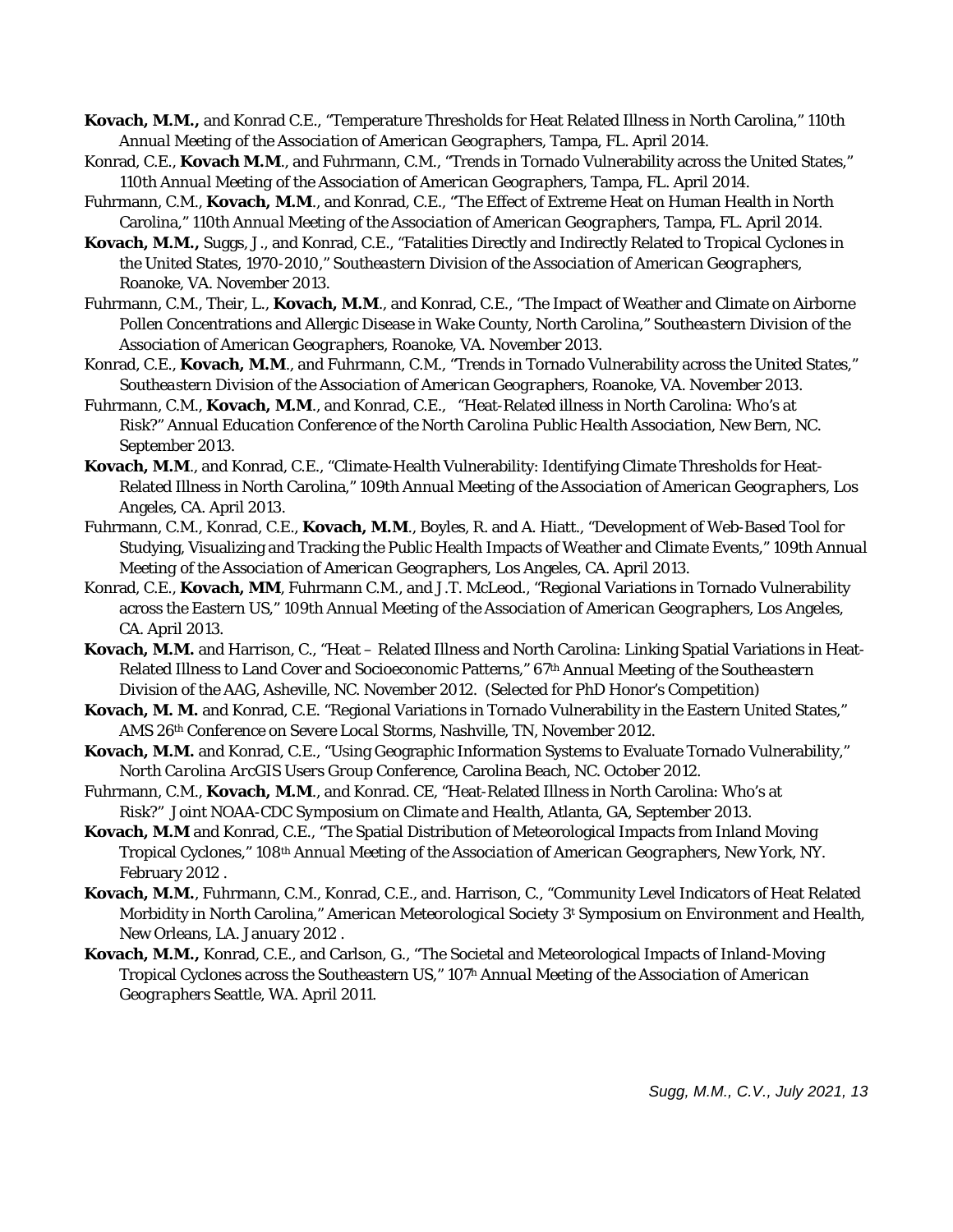- **Kovach, M.M.,** Carlson, G., and. Konrad, C.E.**,** "The Societal Impacts of High Winds that Accompany Inland-Moving Tropical Cyclones across the Southeastern US," *106th Annual Meeting of the Association of American Geographers,* Washington, D.C. April 2010
- Fuhrmann, C.M., Konrad, C.E., **Kovach, M.M.**, and Perkins, D.J., "Meteorological and Climatologically Perspectives on the August 2007 Heat Wave in North Carolina," *65th Annual Meeting of the Southeastern Division of the AAG*, Birmingham, AL. November 2010.
- Fuhrmann, C.M., Easterling, D.R., Houston, T.G.**, Kovach, M.M.,** Lutz, J.T., and Robinson, P.J., "Current and Future Applications of Climate Data and Services for the Health Sector," *American Meteorological Society 1st Symposium on Environment and Health*, Atlanta, GA. January 2010.

# **POSTER PRESENTATIONS**

- Hajnos, S\*, **Sugg, M.M.,** and J.D. Runkle., (2021) "Understanding the Concurrent Risk of Mental Health and Dangerous Wildfire Events in the COVID-19 Pandemic." *ASU's Celebration of Student Research and Creative Endeavors,* Boone, NC, April 2021
- Runkle, J, **Sugg, M.M.,** J Rennie, J Matthews, Y Rao,and R Leeper. "Acute effects of meteorological parameters on COVID-19 morbidity in the US: a case-crossover study with a distributed lag nonlinear model" *World Meteorological Organization's Climatological, Meteorological, and Environmental factors in the COVID-19 pandemic,* Published AGU Online.
- Mitchell, J.\*, and **Sugg, M.M.,** "A Spatial Analysis of Social Determinants of Health in North Carolina," *Southeastern Division of the Association of American Geographers,* Online, November 2020. [honor's poster presentation]
- Harden, S.\*, **Sugg, M.M.,** and Runkle, J.D., "A Spatiotemporal Analysis of Severe Maternal Morbidity in South Carolina," *ASU's Celebration of Student Research and Creative Endeavors,* Boone, NC, April 2020. [cancelled for COVID19]
- Woolard, S.\*, **Sugg, M.M.,** and Runkle, J.D., "A Multi-Scale Analysis of Spatial and Temporal Suicide Patterns in North Carolina, 2000 to 2017," *ASU's Celebration of Student Research and Creative Endeavors,* Boone, NC, April 2020. [cancelled for COVID19]
- Mitchell, J.\*, Andersen, L.M, Shay E., **Sugg, M.M.,** "A Spatial Analysis of Social Determinants of Health in North Carolina," *ASU's Celebration of Student Research and Creative Endeavors,* Boone, NC, April 2020. [cancelled for COVID19]
- Bailey, E.\*, **Sugg, M.M.,** Fuhrmann, C.M., and Runkle J.D., "Personal Sensors for Temperature Exposure Assessments: A Validation Study," *ASU's Celebration of Student Research and Creative Endeavors,* Boone, NC, April 2019.
- Wilson, M.\*, **Sugg, M.M.**, Lane, S.,"Identifying Statistical Precision and Accuracy of Vulnerability Indices for the Southeastern United States,"*ASU's Celebration of Student Research and Creative Endeavors,* Boone, NC, April 2019.
- Bailey, E.\*, **Sugg, M.M.,** Fuhrmann, C.M., and Runkle J.D., "Personal Sensors for Temperature Exposure Assessments: A Validation Study," *Annual Meeting of the Association of American Geographers,*  Washington, D.C. April 2019.
- Andersen, L. M.\*, Bonevac, A. N.\*, Thompson, L. K.\*, Dempsey, K. E., Shay, E. D., and **Sugg, M.M.,** "An Assessment of Wildfire Vulnerability in Western North Carolina, USA Following the 2016 Wildfires," *Annual Meeting of the Association of American Geographers,* Washington, D.C. April 2019.
- Andersen, L. M.\*, Bonevac, A. N.\*, Thompson, L. K.\*, Dempsey, K. E., Shay, E. D., and **Sugg, M.M.,** "An Assessment of Wildfire Vulnerability in Western North Carolina, USA Following the 2016 Wildfires," *International Mountain Studies Symposium,* Boone, NC, March 2019.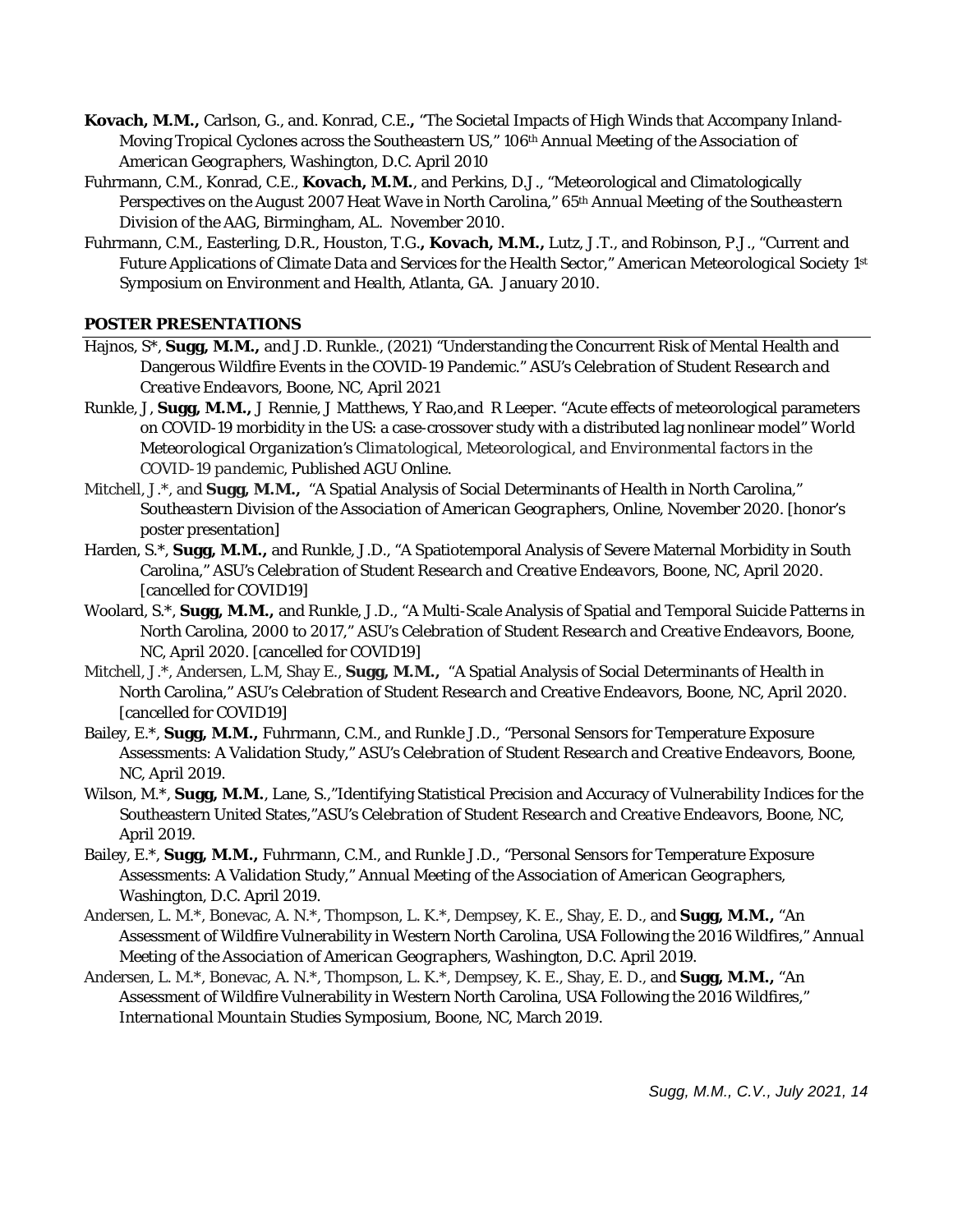- Nelson, K.\*, **Sugg, M.M.,** and Runkle J.D., "A Comparison Between Temperature Exposure and Physiological Risk Factors in an Occupational Setting," ASU's *Celebration of Student Research and Creative Endeavors,*  Boone, NC, April 2018.
- Boase, D.\*, **Sugg, M.M.,** and Runkle J.D., "Wearable Sensors for Continuous Pregnancy Health and Environmental Monitoring: From a Patient and Provider Perspective,"*ASU's Celebration of Student Research and Creative Endeavors,* Boone, NC, April 2018.
- Bailey, E\*, and **Sugg, M.M.**, "Climate and Conflict Interactions: The Relationship Between Conflict Spikes and Climate Deviations in Northern Latin America," *ASU's Celebration of Student Research and Creative Endeavors,* Boone, NC, April 2018.
- Andersen, L.\*, and **Sugg, M.M.**, "An Assessment of Wildfire Vulnerability in Western North Carolina, USA Following the 2016 Wildfires ,"*ASU's Celebration of Student Research and Creative Endeavors,* Boone, NC, April 2018.
- Wilson, M.\*, Andersen, L.\*, **Sugg, M.M.**, Lane, S., A Socio-Ecological and Spatial Analysis of Nursing Home Vulnerability in the Southeastern United States," *ASU's Celebration of Student Research and Creative Endeavors,* Boone, NC, April 2018.
- Nelson, E.\*, Wilson, M.\*, **Sugg, M.M.**, Lane, S., Hazard Vulnerability Assessment for Nursing Home Facilities in North Carolina, *Southern Gerontological Society,* Buford, GA, April 2018
- Wilson, M.\*, Andersen, L.\*, **Sugg, M.M.**, Lane, S., A Socio-Ecological and Spatial Analysis of Nursing Home Vulnerability in the Southeastern United States, *Annual Meeting of the Association of American Geographers,* New Orleans, LA, April 2018
- Runkle, J.D., Thompson, L.C.\*, and **Sugg, M.M,** "Report-Back for Location-based Personal Monitoring Data on Individual Experienced Temperature in Outdoor Workers" *Integrating Exposure Science Across Diverse Communities,* Raleigh, NC, October 2017
- Thompson, L.C.\*, **Sugg, M.M**., Runkle, J.D., and Fuhrmann, C.M., "Reporting Back Environmental Exposures: A Case Study of Environmental Health Literacy and Individual Experienced Temperature among Ground Maintenance Workers," *Celebration of Student Endeavors,* Boone, NC, April 2017
- Stine, W.\*, Sugg, M.M., and Runkle, J.D., "Spatiotemporal Patterns of Mental Stress across the United States.," *Celebration of Student Endeavors,* Boone, NC, April 2017
- Thompson, L.C.\*, **Sugg, M.M**., Runkle, J.D., and Fuhrmann, C.M., "Reporting Back Environmental Exposures: A Case Study of Environmental Health Literacy and Individual Experienced Temperature among Ground Maintenance Workers," *Southeastern Division of the Association of American Geographers,* Columbia, SC, November 2016.
- **Sugg, M.M**., Fuhrmann, C.M., and Konrad, C.E., "Relationships between Patterns of Hypothermia and Minimum Temperature," *Association of American Geographers,* San Francisco, CA, April 2016.
- Silva, R.A., Thie, L.M., Rappold, A.G., **Sugg, M.M**., and Smith J.S., "Mapping heat-related vulnerability to climate change in North Carolina," *North Carolina Breathe Conference,* Charlotte, NC, April 2016.
- Ross, A.\*, and **Sugg, M.M**., "Recreational Heat-Related Illness across North Carolina, 2007-2012 ," *Southeastern Division of the Association of American Geographers,* Pensacola, FL , November 2015.
- Hunter, J.M**.\*,** Konrad, C.E., West JJ, and **Sugg, M.M.,** "Associations between precipitation and gastrointestinal illness: A spatial and temporal study in North Carolina State," *Water and Health Conference 2015 Where Science Meets Policy*, Chapel Hill, NC. November 2015
- **Kovach, M.M.,** and Konrad, C.E., "Climate-Health Vulnerability: Identifying Relationships between Temperature and Heat-Related Illness," *17th Annual Graduate Student Recognition Celebration*, Chapel Hill, NC. April 2015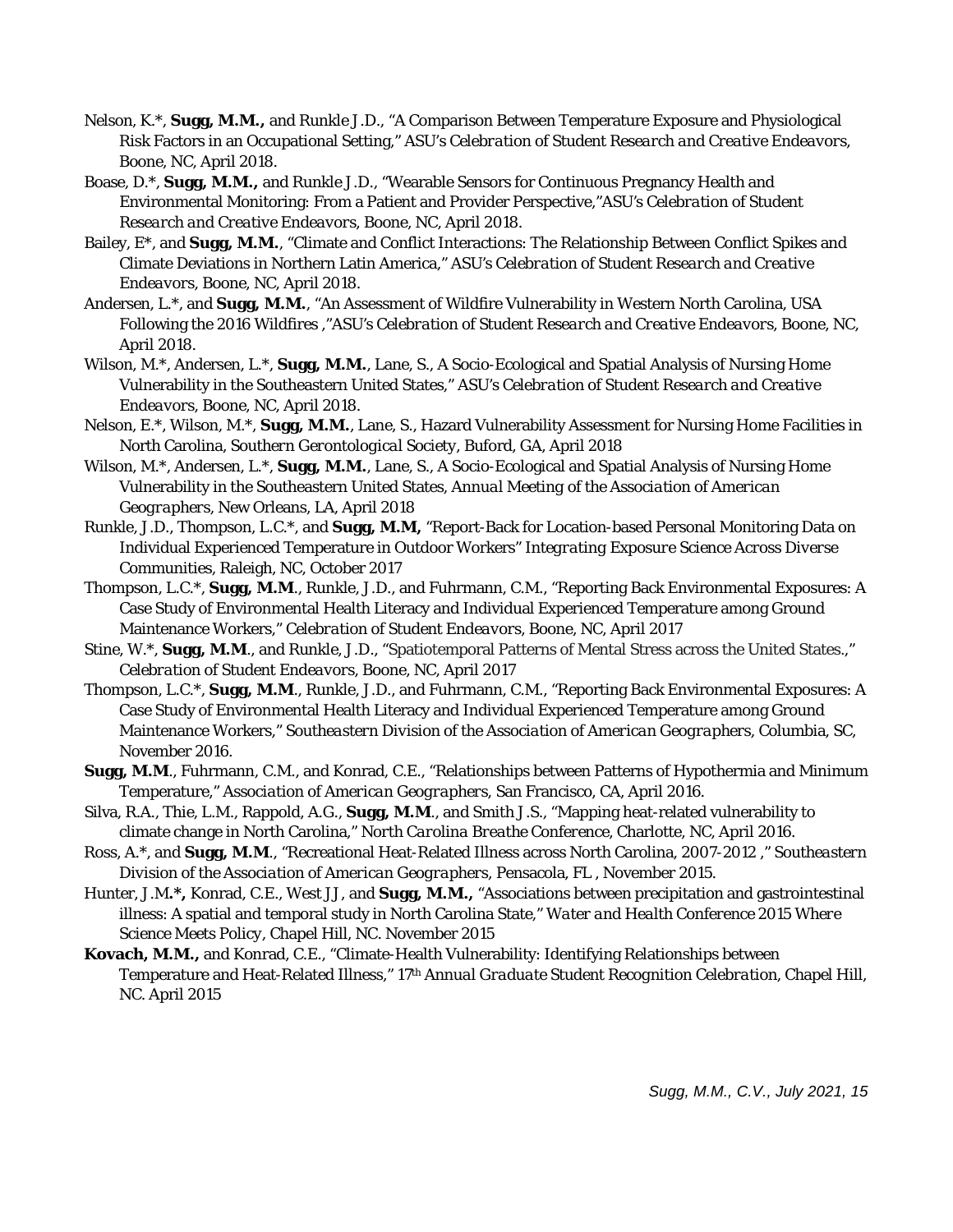- Hunter, J.M**.\*,** West J.J., Konrad, C.E., and **Kovach, M.M.,** "Spatial and Temporal Relationships between Precipitation Patterns and Waterborne Disease," *2nd Annual UNC Climate Change Symposium*, Chapel Hill, NC. April 2015
- **Kovach, M.M.,** and Konrad, C.E., "Climate-Health Vulnerability: Identifying Relationships between Temperature and Heat-Related Illness," *2nd Annual UNC Climate Change Symposium*, Chapel Hill, NC. April 2015
- [Konrad, C.E.,](http://www.sercc.com/AMS%202012%20Tornado%20Poster.pdf) **[Kovach, M.M.](http://www.sercc.com/AMS%202012%20Tornado%20Poster.pdf)**[, McLeod, J.T., Fox, H., Fuhrmann, C.M., Schmitz, W.G., and Perkins, D.J.,](http://www.sercc.com/AMS%202012%20Tornado%20Poster.pdf)  ["Assessing the Magnitude and Societal Impacts of the April 25-28, 2011 Tornado Outbreak in the](http://www.sercc.com/AMS%202012%20Tornado%20Poster.pdf)  [Southeastern US,"](http://www.sercc.com/AMS%202012%20Tornado%20Poster.pdf) *[92nd Annual Meeting of the American Meteorological Society](http://www.sercc.com/AMS%202012%20Tornado%20Poster.pdf)*[, New Orleans, LA. January](http://www.sercc.com/AMS%202012%20Tornado%20Poster.pdf)  [2012](http://www.sercc.com/AMS%202012%20Tornado%20Poster.pdf)
- Fuhrmann, C.M., Schmitz, W.G., Konrad, C.E., and **Kovach, M.M.**, "A Review of the 2009-2010 Winter Season across the Southeast United States," *Annual Meeting of the Eastern Snow Conference,* Hancock, MA. June 2010
- **Kovach, M.M.,** "Societal and Meteorological Impacts of Inland Moving Tropical Cyclones," *65th Annual Meeting of the Southeastern Division of the AAG*, Birmingham, AL. November 2010
- **Kovach, M.M.,** Fuhrmann, C.M., Lutz, J.T., Easterling, D.R., and Robinson, P.J., "Assessing the Climate Information Gap for the Health Sector," *64th Annual Meeting of the Southeastern Division of the AAG*, Knoxville, TN. November 2009

### **INVITED ON-CAMPUS TALKS**

- **Sugg, M.M.,** "Climate and Public Health," Guest Lecture for *Climate Adaptation to Action Honors' Seminar.* February 2021
- **Sugg, M.M.,** Runkle, J, Michael, K., Andersen, L, "Crisis Response among Essential Workers and Their Children During the COVID-19 Pandemic," *Appalachian State University's Research Forum.* February 2021
- **Sugg, M.M.,** Runkle, J, Michael, K., Andersen, L. "COVID-19 at Appalachian State University," *Appalachian State University's Faculty Senate.* October 2020.
- **Sugg, M.M.** "On-going COVID-19 Research," *Appalachian State University's CAS Summer Zoomers.* July 2020.
- **Sugg, M.M.** and Lane, S., "Measures of Emergency Preparedness Contributing to Nursing Home Resilience," *Appalachian State University's SCORE Research Presentations.* September 2018
- **Sugg, M.M.** and Lane, S., "Measures of Emergency Preparedness Contributing to Nursing Home Resilience," *Appalachian State University's SCORE Research Presentations.* March 2018
- **Sugg, M.M.,** "Climate Change and Public Health," *Appalachian State University's Pre-Health Conference,*  Appalachian State University. November 2017.
- **Sugg, M.M.,** Sustainability Film Series Panelist, *Appalachian State University*. March 2017
- **Sugg, M.M.,** Guest Lecturer for Medical Anthropology, *Appalachian State University* October 2016.
- **Sugg, M.M.,** Guest Lecturer for Natural Hazards Seminar, *Appalachian State University* September 2016.
- **Sugg, M.M** and Konrad, C.E.**,** "Predicting Heat-Health Vulnerability Across North Carolina using Heat-Health Vulnerability Tool," *Health-Health Vulnerability Tool Engagement Webinar*, University of North Carolina, Chapel Hill. July 2015
- **Kovach, M.M** and Konrad, C.E.**,** "Relationships between Temperature and Heat-Related Illness across North Carolina," *North Carolina Climate Change-Public Health Workgroup*, Department of Emergency Medicine, University of North Carolina, Chapel Hill. July 2014
- **Kovach, M.M** and Konrad, C.E.**,** "Relationships between Temperature and Heat-Related Illness across North Carolina," *Carolina Integrated Sciences and Assessments (CISA) Webinar*, University of South Carolina, Columbia. June 2014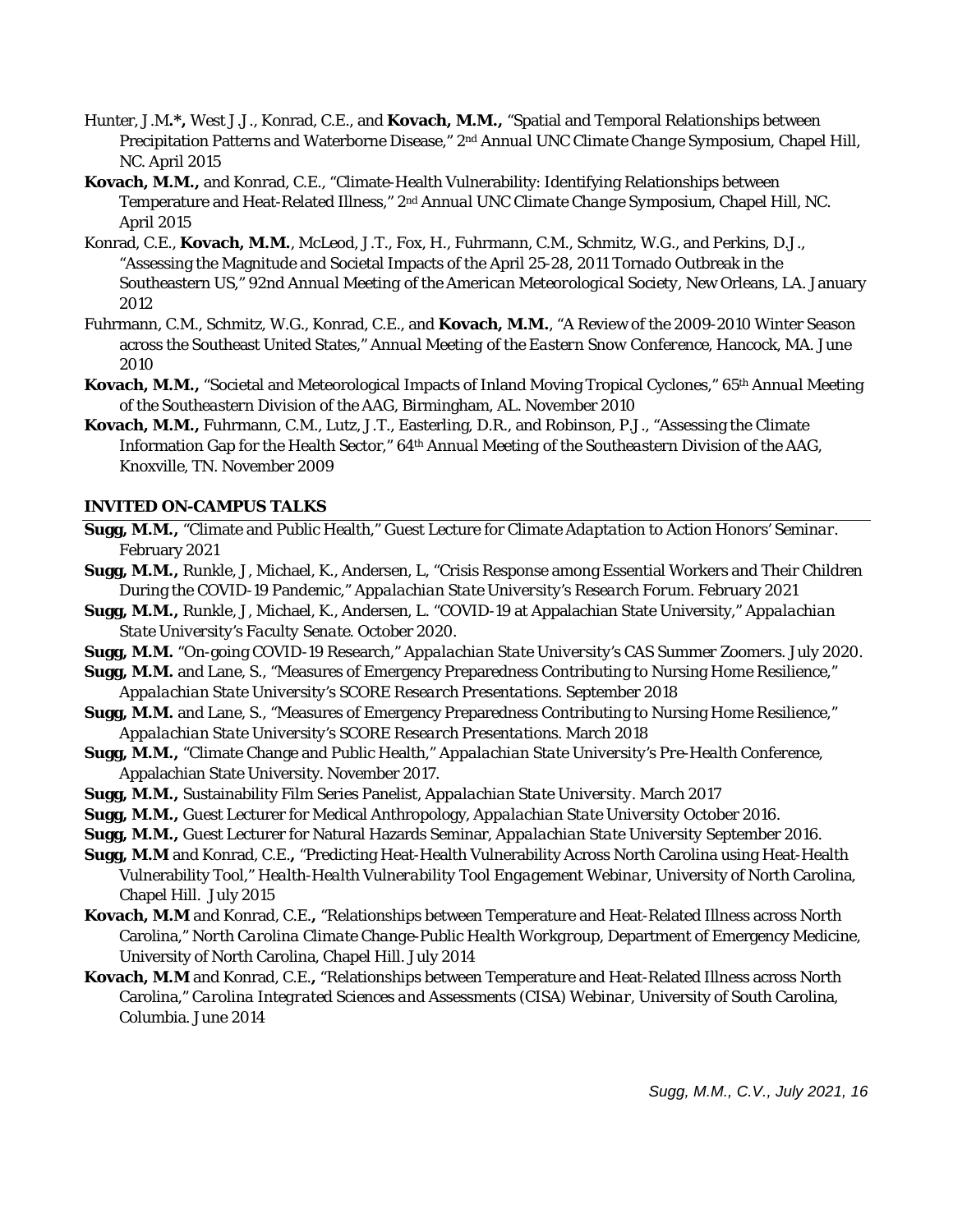#### **MENTORING**

Graduate Mentoring Experience (Appalachian State University) - Main Advisor

- **2019-2020,** Leah Handwerger, *Master's Thesis,* Department of Geography and Planning, An Assessment of Social and Physical Vulnerability to Hydroclimate Extremes in Appalachia
- **2018-2020,** Camila Moreno, *Master's Thesis,* Department of Geography and Planning, Patterns of Drought using Self-Organizing Maps
- **2019-2020,** Stella Harden, *Master's Thesis,* Department of Geography and Planning, A Spatiotemporal Analysis of Severe Maternal Morbidity.
- **2018-2019,** Matthew Wilson, *Master's Thesis,* Department of Geography and Planning, Internal and External Validation of Vulnerability Indices: A Case Study of the Multivariate Nursing Home Vulnerability Index
- **2017-2019,** Elizabeth Bailey, Master's *Thesis,* Department of Geography and Planning, Wearable Sensors for Personal Temperature Exposure Assessments: A Comparative Study
- **2017-2018,** Lauren Andersen, *Master's Thesis,* Department of Geography and Planning, Appalachian State University. Title: An Assessment of Wildfire Vulnerability in Western North Carolina
- **2016-2018,** Laura Thompson, *Master's Thesis,* Department of Geography and Planning, Appalachian State University. Title: Adolescents in Crisis: A Spatial Exploration of Mental Distress Using Data from Crisis Text Line
- **2015-2017,** Will Stine, *Master's Internship,* Providing Geographic Support for the Population Division, United States Census Bureau
- **2015-2017,** Garry Raynor, *Master's Thesis,* Department of Geography and Planning, Appalachian State University. Title: Visualizations of Methandienone across North Carolina
- **2015-2016,** Hayley Thompson, *Master's Internship,* Department of Geography and Planning, Appalachian State University. Title: Utilizing Geographic Information Systems to Digitize and Preserve the Legacy Maps of Dr. Douglas W. Rankin
- **2015-2016,** Anna Ross, *Master's Thesis,* Department of Geography and Planning, Appalachian State University. Title: Recreational Heat-Related Illness: Heat Exposure Outside the Work Week (Main Advisor)

Master Student Committee Member (ASU)

- **2018-2020,** Alex O'Neill (Thesis)
- **2018-2020,** Leah Handwerger (Thesis)
- **2019-2020,** Tatiana Magee
- **2018-2019,** Tania Ita Vagas (Thesis)
- **2017-2018,** Joshua Piercy (Thesis)
- **2017-2018,** Frances Tucker
- **2016-2018,** Zach Osborne
- **2016-2018,** David Vines (Thesis)
- **2015-2016,** Brielle Davidson
- **2015-2016,** James Honeycutt

Undergraduate Mentoring Experience (ASU) - Main Advisor

- **2020-2021,** Sarah Hajnos, *Undergraduate Research Assistant,* Appalachian State University. Title: Understanding the Concurrent Risk of Mental Health and Dangerous Wildfire Events in the COVID-19 Pandemic
- **2019-2020,** Jessica Mitchell, *Undergraduate Research Assistant,* Appalachian State University. Title: A Spatial Analysis of Social Determinants of Health in North Carolina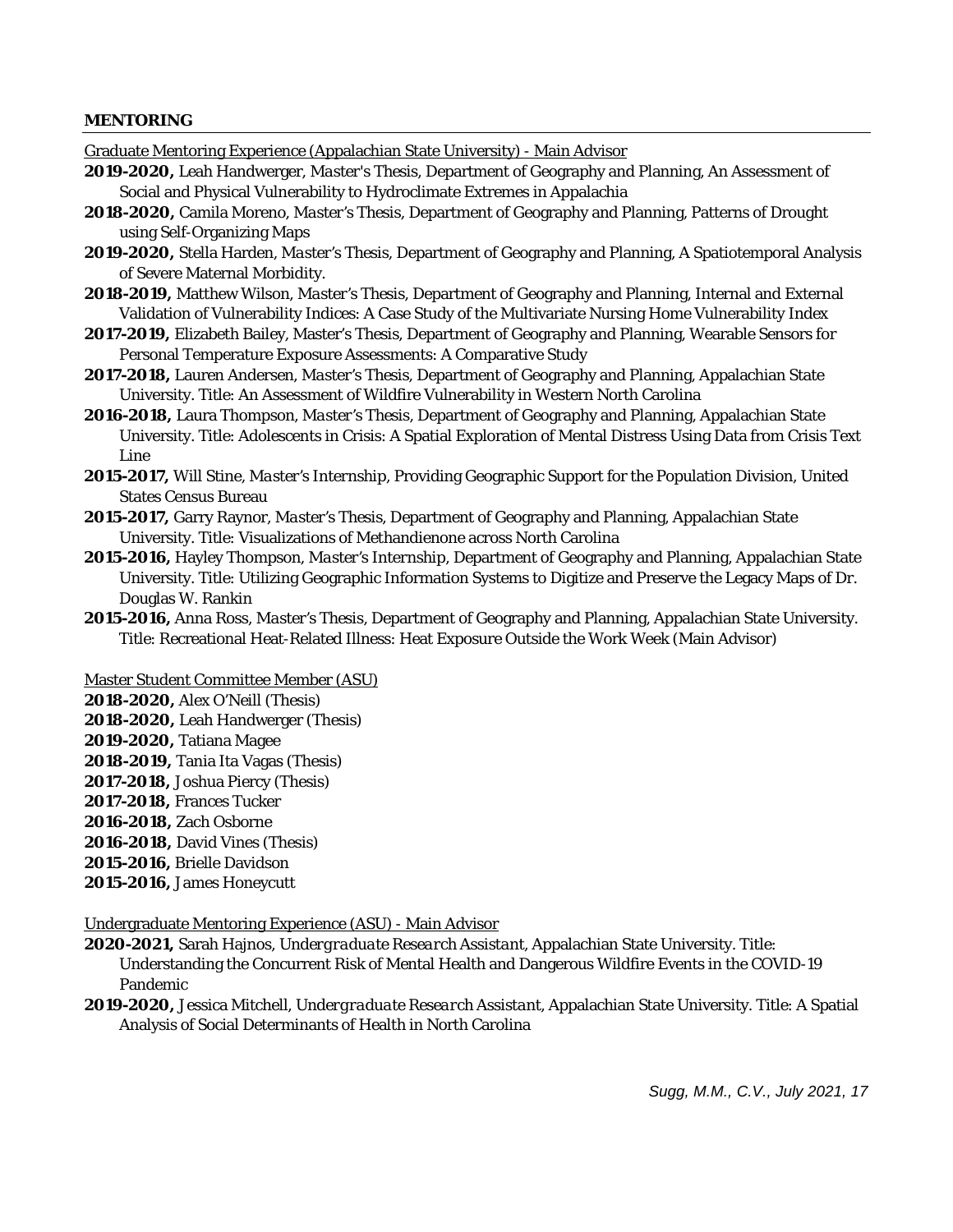**2019-2020**, Sarah Woolard, *Undergraduate Research Assistant,* Appalachian State University. Title: A Multi-Scale Analysis of Spatial and Temporal Suicide Patterns in North Carolina, 2000 to 2017

**2017-2018,** Matt Wilson, *Undergraduate Research Assistant,* Appalachian State University. Title: Multivariate nursing home index for the southeastern US.

- **2017-2018,** Kimberly Nelson, *Undergraduate Research Assistant,* Appalachian State University. Title: Reportbacks for cold exposure biomonitoring in an occupational exposed population.
- **2017,** Danielle Boase, *Undergraduate Thesis,* Honors College, Appalachian State University. Title: Wearable sensors for continuous pregnancy health and environmental monitoring: From a patient and provider perspective.

### Student Awards

Stella Harden (2021) - Outstanding Thesis Award in the Social Science/Education category, \$500.

Camila Moreno (2021) - SAFE Grant, \$350.

Stella Harden (2020) - Cratis D. Williams Society Honor Society.

Stella Harden (2020) - Graduate Student Government Association Travel Award, \$350.

Stella Harden (2019) - Student and Faculty Excellence Fund, \$300.

Sarah Woolard (2019) - Student and Faculty Excellence Fund, \$300.

Matthew Wilson (2019) - Zigli Research Award, \$500.

Elizabeth Bailey (2019) - Graduate Student Government Association Travel Award, \$500.

Matthew Wilson (2019) – NC G. Herbert Stout Student Award in GIS

- Elizabeth Bailey (2018)- SEDAAG Honors Competition Finalist
- Matthew Wilson (2018)- SEDAAG Honors Competition Finalist

Matthew Wilson (2018) - Southern Gerontology Society (SGS) student poster competition – 1<sup>st</sup> place

- Lauren Andersen (2018) Cratis Williams Society of Graduate Students
- Lauren Andersen (2018) Graduate Student Poster Award at ASU's Celebration of Student Research and Creative Endeavors
- Laura Thompson (2018) Zigli Research Award, \$300.
- Lauren Andersen (2018) AAG-GTU Travel Award, \$200.
- Lauren Andersen (2017) Student and Faculty Excellence Fund, \$500.

Laura Thompson (2017) - Student and Faculty Excellence Fund, \$300.

- Lauren Andersen (2017) NC G. Herbert Stout Student Award in GIS
- Garry Raynor (2017) NC G. Herbert Stout Student Award in GIS

Laura Thompson (2016) - SEDAAG Honors Competition Finalist

# **TEACHING**

GHY3812: **Geographic Information Systems** (2015-present) GHY4005: **Geography of Health and Disease** (2015-present) GHY5150: **Seminar in GIScience** (2017-2019) GHY5800: **Advanced Quantitative Methods** (2015-present) GHY5025: **Climate and Society** (2017-2020) HON4010: **Senior Honors Thesis and Project** (as needed) GHY 5550: **Independent Study** (as needed) GHY 4900/5900: **Internship in Geography** (as needed) GHY 5998: **Thesis Preparation** (as needed) GHY 5999: **Thesis** (as needed)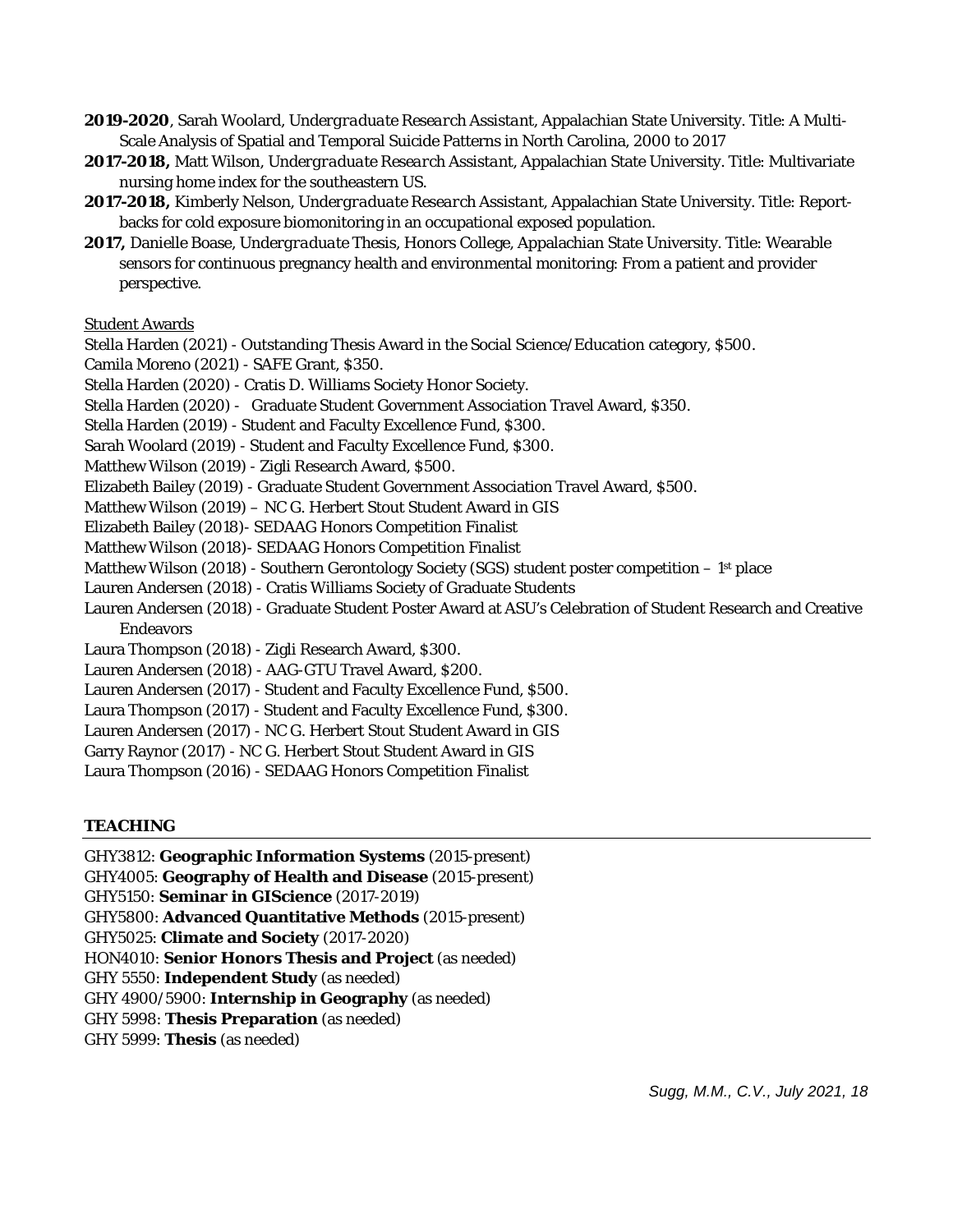## **PRODUCT DEVELOPMENT and APPLIED RESEARCH TOOLS**

Southeast Regional Climate Center's North Carolina Heat-Health Vulnerability Web Prediction Tool. Available at: <https://www.sercc.com/hhvt/>

Southeast Regional Climate Center's North Carolina-Disease Event Tracking and Epidemiological Collection Tool. Available at: [https://www.sercc.com/nc\\_detect/](https://www.sercc.com/nc_detect/) (*restricted access to public health researchers due to limitations of NC-DETECT data use agreement)*

### **DEPARTMENTAL and UNIVERSITY SERVICE**

2020, Chair, Junior Strickland Awards Committee, ASU 2016 - Present, Committee Member - Graduate Student Committee, ASU 2015 - Present, Committee Member - GIS Curriculum Committee, ASU 2017 - 2020, Committee Member - Departmental Personnel Committee, ASU 2017 - 2020, Committee Member - Masters Comprehensive Exam Committee, ASU 2017 - 2019, Reviewer - Peer Assisted Review Enterprise, ASU 2018-2019, Chair, Masters Comprehensive Exam Committee, ASU 2016-2017, Committee Member - Department Chair Search Committee, ASU 2015-2016, Alternative Committee Member - Departmental Personnel Committee, ASU

#### **MANUSCRIPT REVIEWS**

International Journal of Environmental Research and Public Health Environmental Pollution International Journal of Biometeorology (6) BMJopen Health and Place (3) Physical Geographer Southeastern Geographer Environmental Research (2) International Journal of Disaster Risk Reduction (2) Science of the Total Environment (7) Environment International (3) Geographical Review (2) Suicide and Life-Threatening Behavior Annals of Epidemiology

# **PROFESSIONAL DEVELOPMENT**

*Invited Panelist,* Howard Hughes Medical Institute, Department of Science Education's Connected Coastlines, Roundtable, April 2021.

*Participant,* NIDIS/NOAA Carolinas Drought and Human Health*,* Asheville, NC 2020 (moved online for COVID-19)

*Facilitator,* Oak Ridge Event, University of Tennessee Knoxville, February 2020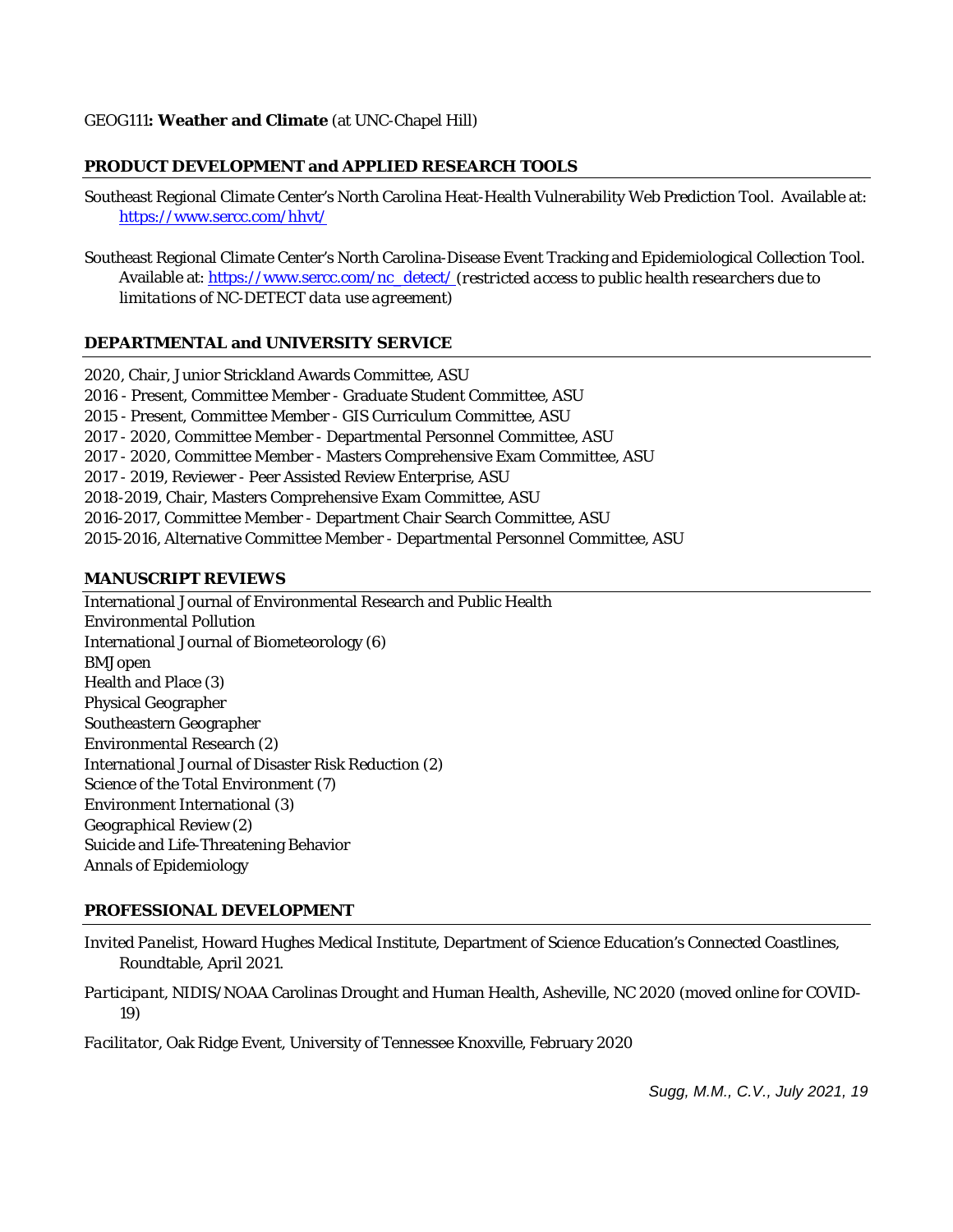- *Facilitator,* Health and Safety Workgroup, Southeast Urban Sustainability Summit, August 2019 Greensboro, NC
- *Panel Member,* Women in STEM: A Panel Discussion, Women in Educational Leadership Symposium, October 2018, Boone, NC
- *Participant,* Climate and Respiratory Health -Focus Asthma, The Collider, November 2017, Asheville, NC
- *Participant,* Path to Promotion and Tenure, Center for Academic Excellence, Appalachian State University, March 2017, Boone, NC.
- *Participant,* Geography Faculty Development Alliance, Association of American Geographers, University of Connecticut, June 2015, Sors, CT
- *Participant,* Introduction to QGIS and Grass, University of North Carolina at Chapel Hill, Odum Institute, March-April 2015, Chapel Hill, NC
- *Participant,* Mapping with Open Data in R, University of North Carolina at Chapel Hill, Institute for the Environment, February 2014, Chapel Hill, NC
- *Participant,* A Beginner's Look at Multilevel Analysis Short Course, University of North Carolina at Chapel Hill, Odum Institute, October – December 2013, Chapel Hill, NC
- *Participant,* Applied Spatial Regression Analysis Short Course, University of North Carolina at Chapel Hill, Odum Institute, September – October 2013, Chapel Hill, NC
- *Workshop Assistant,* Public Health and Climate Change Summit: Focusing North Carolina Forward, Research Triangle Environmental Health Collaborative, October 2013, Raleigh, NC
- *Participant,* Interactive Lecturing, University of North Carolina at Chapel Hill, Center for Faculty Excellence, August 2013, Chapel Hill, NC
- *Participant,* Teaching Your First Large Class, University of North Carolina at Chapel Hill, Center for Faculty Excellence, July 2013, Chapel Hill, NC
- *Participant,* NCAR/CDC Colloquium on Climate and Health, National Center for Atmospheric Research, July, 2013, Boulder, CO
- *[Participant,](http://www.sercc.com/Fuhrmann_NCPHA_20Sept2012.pdf)* [Joint NOAA-CDC Symposium on Climate and Health, Center for Disease Control, September, 2013,](http://www.sercc.com/Fuhrmann_NCPHA_20Sept2012.pdf)  [Atlanta, GA](http://www.sercc.com/Fuhrmann_NCPHA_20Sept2012.pdf)
- *Workshop Assistant,* NIDIS Carolinas Drought Early Warning System: Supporting Coastal Ecosystem Management, Carolinas Integrated Sciences & Assessments, July – August 2012, Wilmington, NC
- *Workshop Assistant,* Climate and Public Health: Emerging Risk and Opportunities, Southeast Regional Climate Center*,* August 2011, Chapel Hill, NC
- *Participant,* Climate Change Adaptation Workshop, North Carolina Interagency Leadership Team, March 2010, Raleigh, NC
- *Participant,* 7th Annual One Medicine Symposium, December 2009, Durham, NC
- *Workshop Assistant*, Climate Change and Human Health: Assessing the Climate Information Gap, National Climatic Data Center, September 2009, Asheville, NC

# **AFFILIATIONS**

Association of American Geographers (AAG) American Meteorological Society (AMS)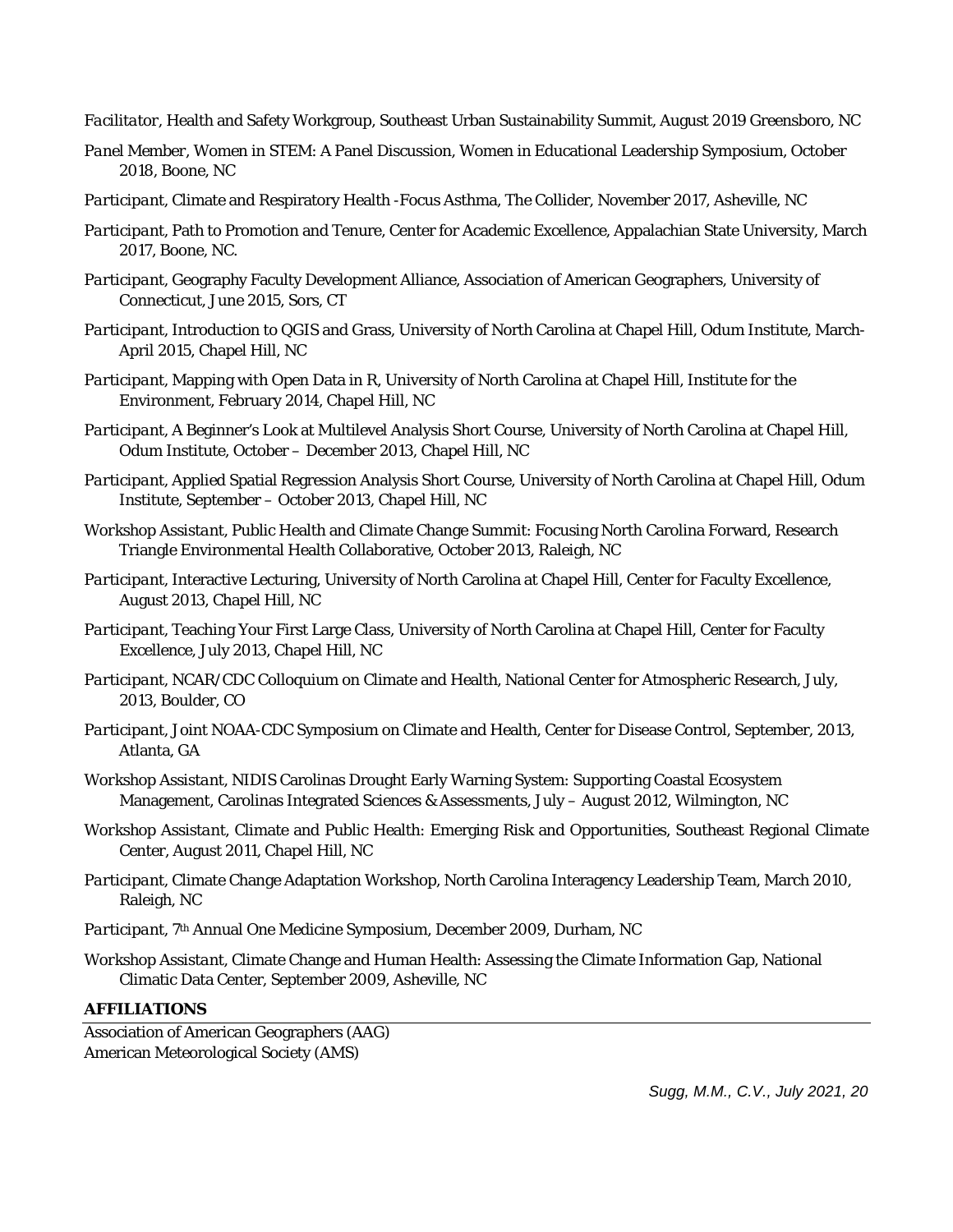Southeastern Division of the Association of American Geographers (SEDAAG) Western North Carolina Climate-Change Public Health Workgroup

# **PUBLIC MEDIA**

- Podcast Interview, Rock Your Research. (July 1, 2015). Available at: <http://www.rockyourresearch.com/podcasts/dr-maggie-sugg-appalachian-state/>
- Feature Article, Endeavors Magazine. (April 24, 2015). "Beat the Heat." Available at: <http://college.unc.edu/2015/05/04/beattheheat/>
- Feature Article, Appalachian State University. (August 26, 2016). "Geography Professor Sugg received award for continued research on her North Carolina heat-health vulnerability tool." Available at: <http://www.news.appstate.edu/2016/08/26/margaret-sugg/>
- Feature Article, The Appalachian. (September 22, 2016). "Beat the Heat." Available at: <http://theappalachianonline.com/2016/09/22/beat-the-heat/>
- Feature Article, Watauga Democrat. (September 19, 2019). "Samaritan's Purse brings High Country relief to the Bahamas in wake of Dorian[" https://www.wataugademocrat.com/mountaintimes/news/samaritan-s](https://www.wataugademocrat.com/mountaintimes/news/samaritan-s-purse-brings-high-country-hospitality-to-the-bahamas/article_01e26815-2cd5-5bf1-9073-d34b860bd0eb.html)[purse-brings-high-country-hospitality-to-the-bahamas/article\\_01e26815-2cd5-5bf1-9073](https://www.wataugademocrat.com/mountaintimes/news/samaritan-s-purse-brings-high-country-hospitality-to-the-bahamas/article_01e26815-2cd5-5bf1-9073-d34b860bd0eb.html) [d34b860bd0eb.html](https://www.wataugademocrat.com/mountaintimes/news/samaritan-s-purse-brings-high-country-hospitality-to-the-bahamas/article_01e26815-2cd5-5bf1-9073-d34b860bd0eb.html)
- Feature Article, Experience. (November 13, 2019). " A suicide hotline powered by big data" <https://expmag.com/2019/11/a-suicide-hotline-powered-by-big-data/>
- Feature Radio Interview (February 17, 2020). "Climate City: WNC Researchers Delve Into Climate Change & Health" Blue Ridge Public Radio. [https://www.bpr.org/post/climate-city-wnc-researchers-delve-climate](https://www.bpr.org/post/climate-city-wnc-researchers-delve-climate-change-health?fbclid=IwAR0kBzStsTFG7l5KaQuEkTKvLUcscDg2Cu3outdrowr6gxAq6LjTPeLMRjk#stream/0)[change](https://www.bpr.org/post/climate-city-wnc-researchers-delve-climate-change-health?fbclid=IwAR0kBzStsTFG7l5KaQuEkTKvLUcscDg2Cu3outdrowr6gxAq6LjTPeLMRjk#stream/0)
	- [health?fbclid=IwAR0kBzStsTFG7l5KaQuEkTKvLUcscDg2Cu3outdrowr6gxAq6LjTPeLMRjk#stream/0](https://www.bpr.org/post/climate-city-wnc-researchers-delve-climate-change-health?fbclid=IwAR0kBzStsTFG7l5KaQuEkTKvLUcscDg2Cu3outdrowr6gxAq6LjTPeLMRjk#stream/0)
- Feature Article, The Laurel (May 2020). "Climate Change and Human Health " <https://thelaurelofasheville.com/lifestyle/climate-city-2020/>
- Feature Article, CICS News (June 2020). "Humidity Identified as a Factor in COVID-19 Cases in Some US Cities"<https://ncics.org/cics-news/humidity-identified-as-a-factor-in-covid-19-cases-in-some-u-s-cities/>
- Feature Article, Appalachian Today (July 2020). "Meteorological factors may influence COVID-19 transmission and spread in the US, according to research by App State and NCICS" <https://today.appstate.edu/2020/07/02/covid-19-meteorological-factors>
- Feature Article, Mountain Xpress (July 2020), "Local researchers explore weather's role in COVID-19 spread"<https://mountainx.com/living/local-researchers-explore-weathers-role-in-covid-19-spread/>
- Television Interview, WLOS (July 2020), What impact does weather have on COVID-19? Local scientists are searching for answers [https://wlos.com/news/local/what-impact-does-weather-have-on-covid-19-local](https://wlos.com/news/local/what-impact-does-weather-have-on-covid-19-local-scientists-are-searching-for-answers)[scientists-are-searching-for-answers](https://wlos.com/news/local/what-impact-does-weather-have-on-covid-19-local-scientists-are-searching-for-answers)
- Feature Article, The Appalachian (October 2020), "Faculty Senate discusses concerns over holidays, spring semester with COVID-19[" https://theappalachianonline.com/faculty-senate-discusses-concerns-over](https://theappalachianonline.com/faculty-senate-discusses-concerns-over-holidays-spring-semester-with-covid-19/)[holidays-spring-semester-with-covid-19/](https://theappalachianonline.com/faculty-senate-discusses-concerns-over-holidays-spring-semester-with-covid-19/)
- Feature Article, The News and Observer (October 2020), "Climate change 'threat multiplier' means extra risk of heat illness in rural NC[" https://www.newsobserver.com/living/article246280455.html](https://www.newsobserver.com/living/article246280455.html)
- Radio Interview, North Carolina News Service, (November 2020), "Heat Illness in Rural North Carolina"
- Feature Article, College of Arts and Sciences News (December 2020). "Researching the Spread of COVID-19 in Nursing Homes" [https://cas.appstate.edu/news/researching-spread-covid-19-nursing](https://cas.appstate.edu/news/researching-spread-covid-19-nursing-homes?fbclid=IwAR3M9890702OhnLByfCjsIXgfNDf42hdAgfAWqN6Q2tYJg0TahCtzvng4QE)[homes?fbclid=IwAR3M9890702OhnLByfCjsIXgfNDf42hdAgfAWqN6Q2tYJg0TahCtzvng4QE](https://cas.appstate.edu/news/researching-spread-covid-19-nursing-homes?fbclid=IwAR3M9890702OhnLByfCjsIXgfNDf42hdAgfAWqN6Q2tYJg0TahCtzvng4QE)